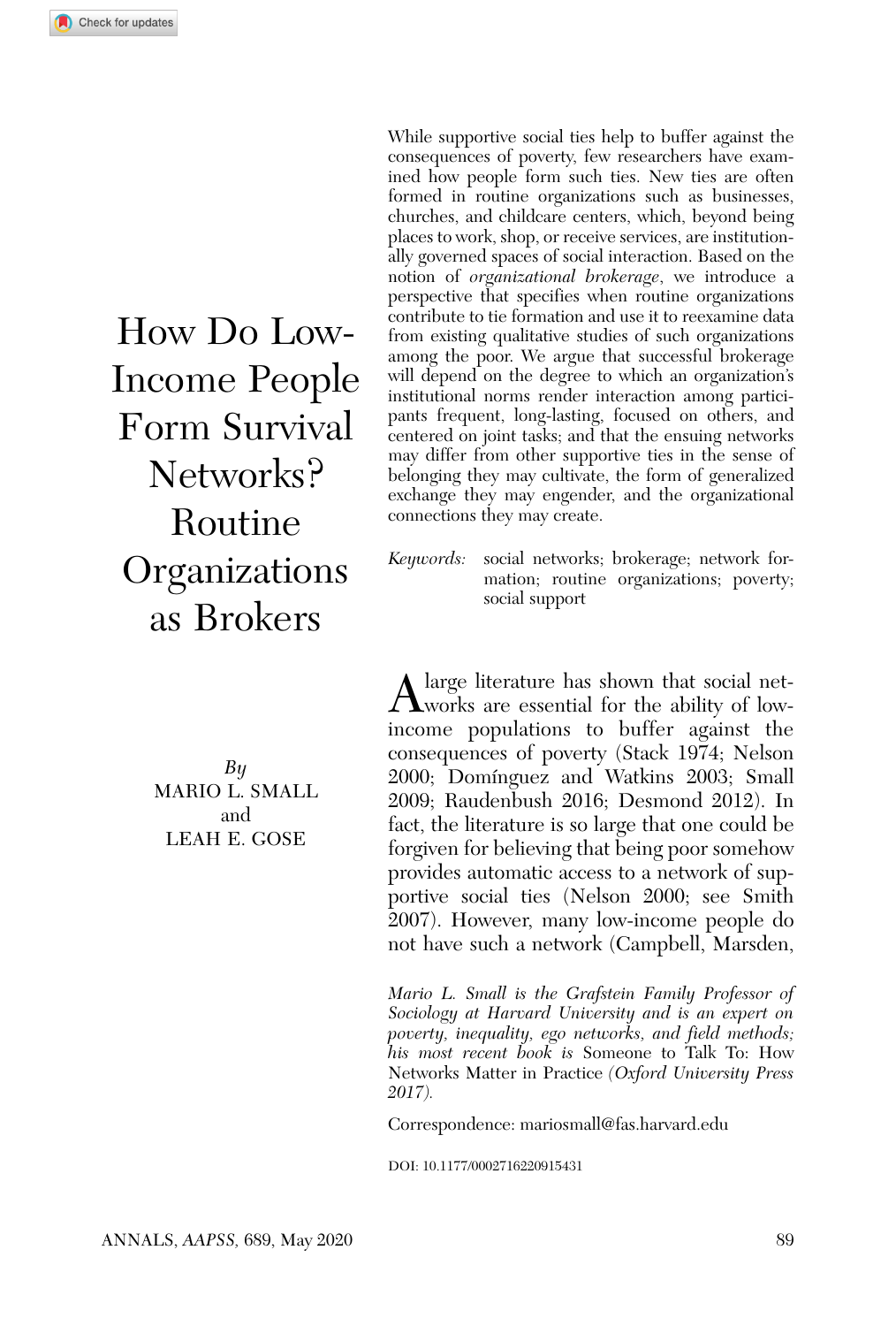and Hurlbert 1986). In fact, survey-based studies have found that poorer people living in high-poverty neighborhoods have smaller nonkin networks and are more likely to be isolated than those living in low-poverty areas (see Small 2007; van Eijk 2010; Burdick-Will 2018; Soller et al. 2018; see also Offer 2012). How, then, do low-income people form networks of support?

We examine the role of the organizations in which people interact with others on a routine basis as part of daily life: organizations such as workplaces, churches, childcare centers, schools, soup kitchens, gyms, bars, neighborhood restaurants, community centers, and other establishments (Oldenburg 1989; Small 2009; also Hsung, Lin, and Breiger 2009; Mollenhorst, Völker, and Flap 2008; Mazelis 2017; Klinenberg 2018). Though routine organizations are arguably the primary means through which low-income—and other—populations form ties outside the family, there are few systematic theories about how this process works; about why people form new ties in some contexts but not others; or about how, if at all, the ensuing relations differ from family or other ties in their supportiveness (but see Small 2009). We develop a theory of how people, regardless of their income, form social ties in such organizations; probe its applicability based on a reading of published U.S. field studies in the literature on the poor; propose at least four factors that distinguish routine organizations in which people are likely to form ties from those in which they are not; and identify several ways organizationally brokered ties may differ from other supportive ties.

## Our Study

Our study is motivated by substantive, theoretical, and policy concerns. The substantive motivation is the arguably rising importance of nonfamily support networks. Support networks are valuable to individuals at all points in the income distribution. Yet the last two decades have heightened the need for low-income families in the United States to secure social, economic, and practical resources from their networks. Over this period, cash assistance has decreased for lowincome mothers of young children, part of an ongoing restructuring of the U.S. welfare state (Moffitt 2015, 742–43). The Personal Responsibility and Work Opportunity Reconciliation Act (PRWORA) of 1996 dramatically reduced welfare rolls and made the poorest nonelderly families increasingly have to fend for themselves. Subsequent studies of how people avoid homelessness, material hardship, and other difficulties repeatedly found that social networks, especially family networks, were important (Domínguez and Watkins 2003; Watkins-Hayes 2013; Harvey 2018; see also Newman and Massengill 2006). Yet such conditions

Leah E. Gose is a doctoral student in sociology at Harvard University studying community *organizations and social service provision.*

NOTE: We thank Miranda Lubbers, Hugo Valenzuela, and the anonymous reviewers for comments and criticisms that have improved this article. We acknowledge the generous support of Harvard University's Faculty of Arts and Sciences; its Business School; and its Project on Race, Class, and Cumulative Adversity, at the Hutchins Center.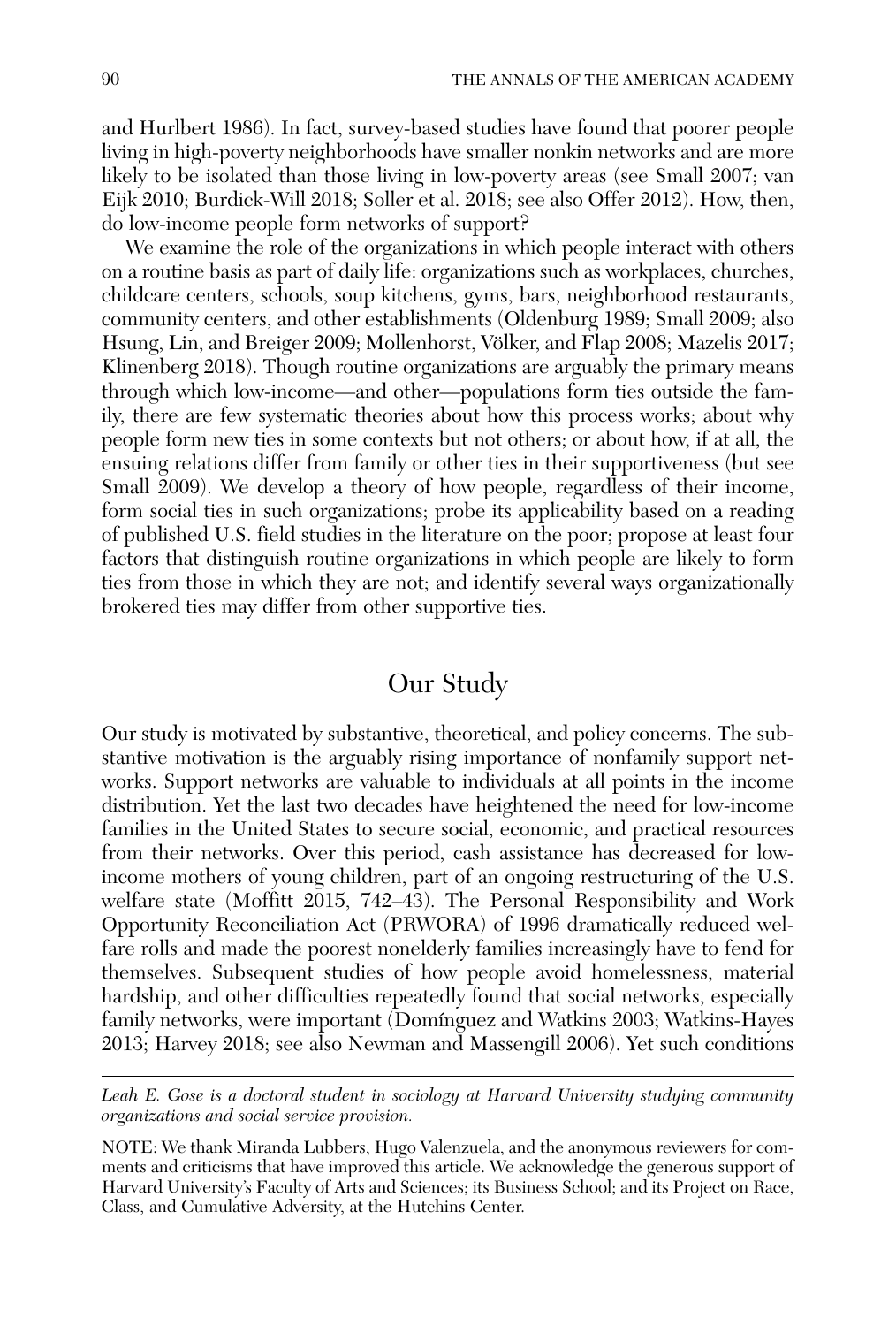have strained many family networks; for example, many low-income parents have been forced to move in with adult relatives (Harvey 2018). As cash assistance has subsided and employment has become more unstable, people increasingly turn to their networks for support. Yet the strain on family has become substantial, heightening the importance of forming nonfamily ties.

The theoretical motivation of our study is the need for clearer theories of how organizational processes play a role in both urban poverty and social inequality (Marwell 2007; Small 2009; Wacquant 2009; Sampson 2012; Avent-Holt and Tomaskovic-Devey 2019). While research on urban poverty has traditionally focused on either the individual or the neighborhood, researchers have recently rediscovered the role of organizations in many aspects of the urban condition, including how concentrated poverty affects life chances; how people decide where to live and work; and how information, goods, and other resources are distributed across networks (Marwell 2007; Allard 2009, 2017; Small 2009; Sampson 2012; Allard and Small 2013; see Galaskiewicz and Marsden 1978; Warren 1978). A similar recognition is evident among students of social inequality, who have argued that organizations are central to differences in resource access, to the development of status distinctions, and to the functioning of relational inequities (Tilly 1998; Small 2009; Avent-Holt and Tomaskovic-Devey 2019). Organizations are equally central to the formation of social ties among urban poor populations, and the processes through which they operate remain undertheorized and poorly understood.

The policy motivation is the need for clear guidance for practitioners and legislators who seek to intervene at the level of the network. Though U.S. policymakers have frequently invoked the importance of social networks and social capital to the survival of low-income families, they remain uncertain on how to incentivize or otherwise help people to build those connections (see, e.g., Sommer et al. 2017). After all, just asking people to make more friends is not an effective strategy. Furthermore, such ideas can come close to "blaming the victims" (Ryan 1976, xiii), given that conditions that often result from structural factors may seem to result from inadequate networking. Organizations such as childcare centers and community centers can be effective places to intervene, provided one knows how to do so. Yet the research has produced precious few models for how practitioners would intervene in local organizations to make them more effective places to build such ties.

In what follows, we address these needs by examining when routine organizations help low-income people to form new social ties, identifying the mechanisms through which it happens, and documenting the operation of these mechanisms based on an extensive literature review of U.S.-based case studies of routine organizations frequented by low-income families. We build on network theories about the importance of brokers as conduits between previously unconnected actors and suggest that the process of meeting others in routine organizations results from *organizational brokerage* (cf. Small 2006). Organizations, not just individuals, can connect people to others.

We argue that routine organizations can broker social connections via multiple types of mechanisms, which include those driven by actors and those driven by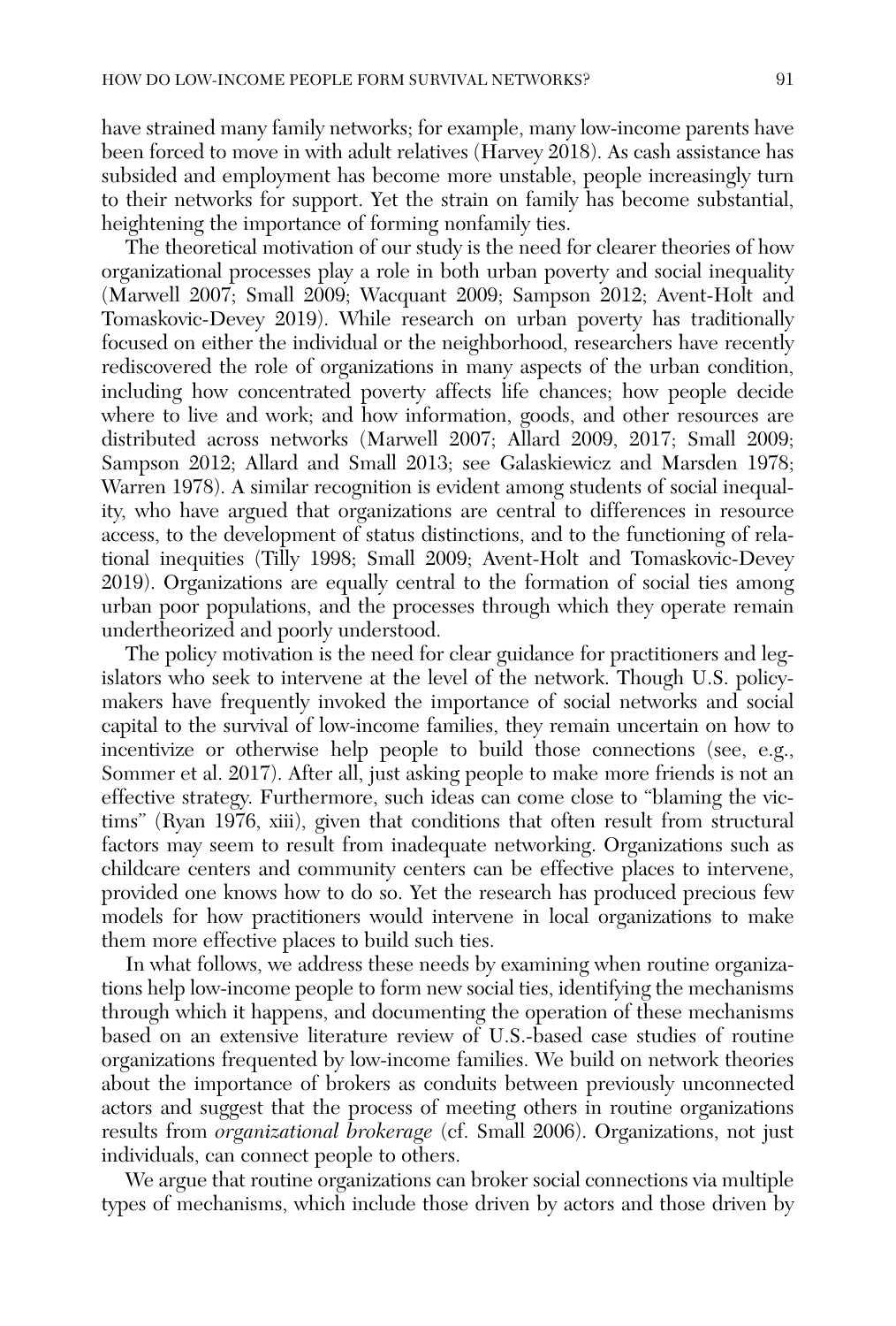institutional practices. We focus primarily on one kind of institution-driven mechanism—the impact on social interaction among participants—and argue that successful brokerage will depend on the extent to which institutional norms render interaction frequent, long-lasting, focused on others, or centered on joint tasks. We suggest that the ensuing networks may differ in important ways from other supportive ties. We conclude by outlining a set of issues that remain unanswered.

## A Perspective on Tie Formation

#### *Previous work*

The literature on how actors form ties to others is vast, diverse, and multifaceted1 (e.g., see Lazarsfeld and Merton 1954; Newcomb 1961; Verbrugge 1977; Feld 1981; McPherson, Smith-Lovin, and Cook 2001; Rivera, Soderstrom, and Uzzi 2010). We cannot review it all. For our purposes, the most relevant body of work has taken the individual as the unit of analysis and conceived of tie formation as the result of two separate processes, "meeting" and "mating," or coming into contact with others and then deciding to associate (Verbrugge 1977). The literature has isolated the meeting process to examine the factors that affect the *opportunities for social interaction*. As Blau and Schwartz (1997) put it, "Rates of social association depend on opportunities for social contact. . . . [T]he extent of contact opportunities governs the probability of associations of people, not merely of casual acquaintances but even of intimate relations, like those of lovers" (p. 29; see also Blau 1977, 90; Marsden 1990, 397; Gans 1961). For example, researchers have examined at length how organizations and other "foci" bring unconnected people into contact (Feld 1982; Small 2009). The literature has isolated a second process to examine the factors affecting *the decision to form a tie*. As Marsden (1990) put it, from this perspective, "variation in network composition [is] the result of differing levels of individual preference for associates of particular kinds" (p. 397).

Dividing the process into the opportunities to come into contact and the decisions to associate given that contact is powerful and useful. But it has an important limitation. When applied to our current context, what factors affect the probability that a person will patronize, say, a barbershop (providing a chance to meet), and then separately the process through which they decide to associate (choosing to mate)? The problem with this perspective is the assumption that once people come into contact with others, it is merely up to them. For example, many people go to barbershops and connect with no one; that outcome, from this perspective, would have to be a function of their low self-efficacy, extraversion, motivation, friendliness, or general inclination to make friends. Such an account is implausible, since equally motivated or efficacious people can patronize different barbershops and differ in the rate at which they interact with others, depending on the barbershops' environments. In fact, Small (2009) has reported such differences among equally motivated parents who patronize different childcare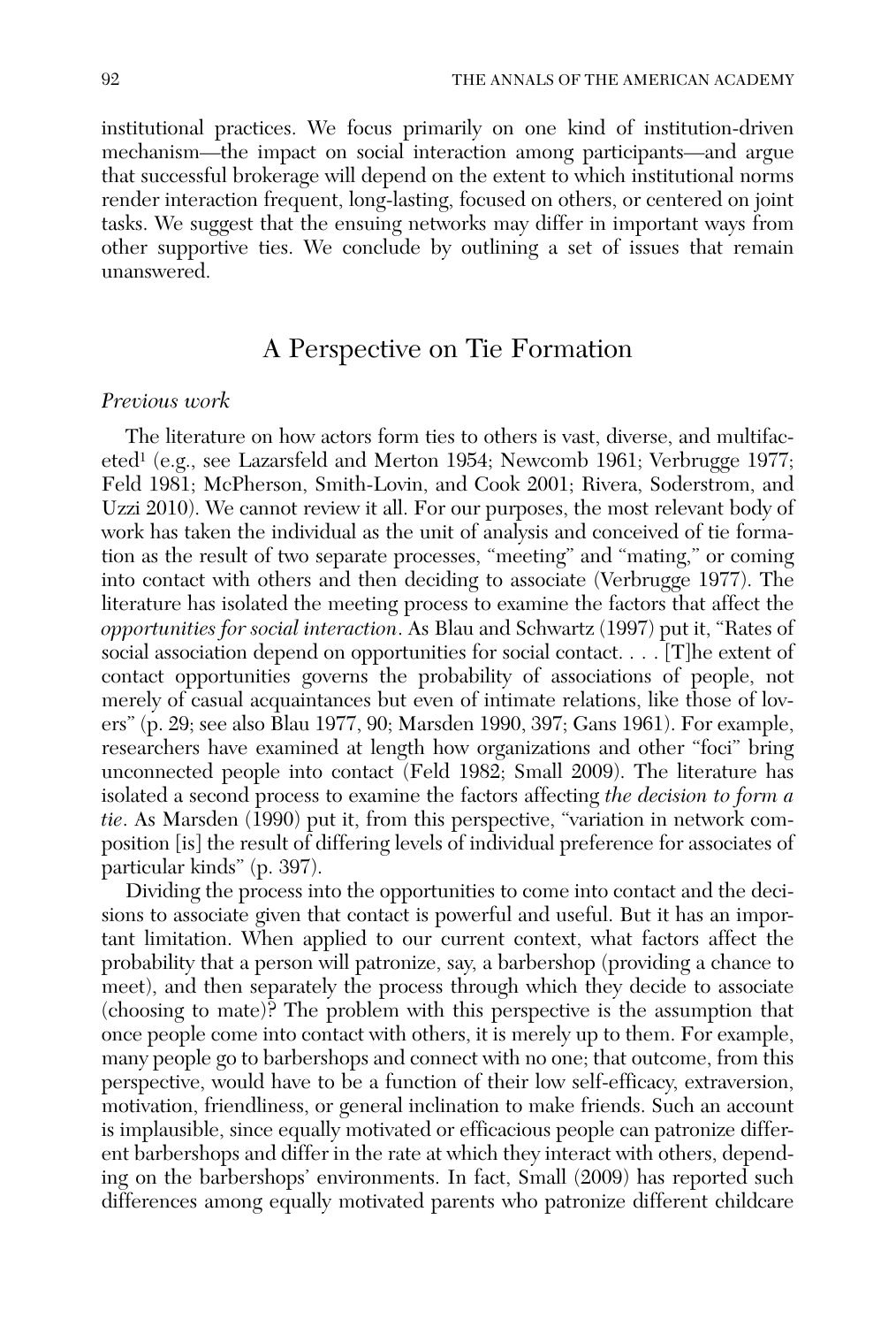centers, with some expanding their networks meaningfully and others not doing so. As we document below, the conditions of the organization can dramatically affect the degree of network formation among people who have already had the opportunity to come into contact. Presuming that the second, postmeeting part of the formation process depends only on individual decisions is an undersocialized understanding of human actors (Wrong 1961). In sum, the distinction between contact and choice, or between the opportunity to interact and the decision to befriend, elides the important mediating roles that organizations can play even after the "meeting" process has taken place.

#### *A different perspective*

We propose a theory that begins where the "meeting" process ends. Rather than presuming that, once contact has been established, only the decisions of the individual matter, we assume that the postcontact process is shaped by the organizations in which contact took place. We take for granted that agency matters, that some people are more efficacious than others, and that highly efficacious people will, except in extremely inhospitable contexts, essentially introduce themselves to others (see Emirbayer and Goodwin 1994; Emirbayer and Mische 1998). Even among such actors, organizations can make the process easier or more difficult, so the mediating role of organization must be understood.

A mediator is a broker, and our model builds on brokerage theory. A broker is traditionally defined as the link between two unconnected actors (Simmel 1950, 1955; Gould and Fernandez 1989; Burt 1995, 2005). As Stovel and Shaw (2012, 141) write in a recent review, "Brokerage [is] the process of connecting actors in systems of social, economic, or political relations in order to facilitate access to valued resources." While literature has examined brokers as *tertius gaudens* (Simmel 1950; Marsden 1982; Burt 1995), people who gain advantage as a result of their position, we instead explore brokers as *tertius iungens*, those who, because of their location, bring others together (see Obstfeld 2005). Our model of how brokers join others relies on three core assumptions: that brokerage is a process, that the process is organizational, and that the organizational effect is multifaceted.

*Brokerage is a process.* We assume that brokerage is a process. The majority of research on brokerage in network analysis has focused on the structure of relations that give brokers their advantage or opportunity to connect others. In contrast, Obstfeldt, Borgatti, and David (2014) argued persuasively that brokerage is not merely a structure but also a process. Brokers must do things to connect people, and the things they do can be important. In fact, focusing only on structural conditions may miss that the things a broker does to connect two people may be more important than whether those people had never met before or only had a passing acquaintance (and were, thus, not technically unconnected). Conversely, the things a potential broker fails to do may result in a missed opportunity, regardless of how well positioned in a structure the broker is. As the authors argue, brokerage theory must take into account "the social behavior of brokering" (Obstfeldt, Borgatti, and David 2014, 139). Consistent with this prior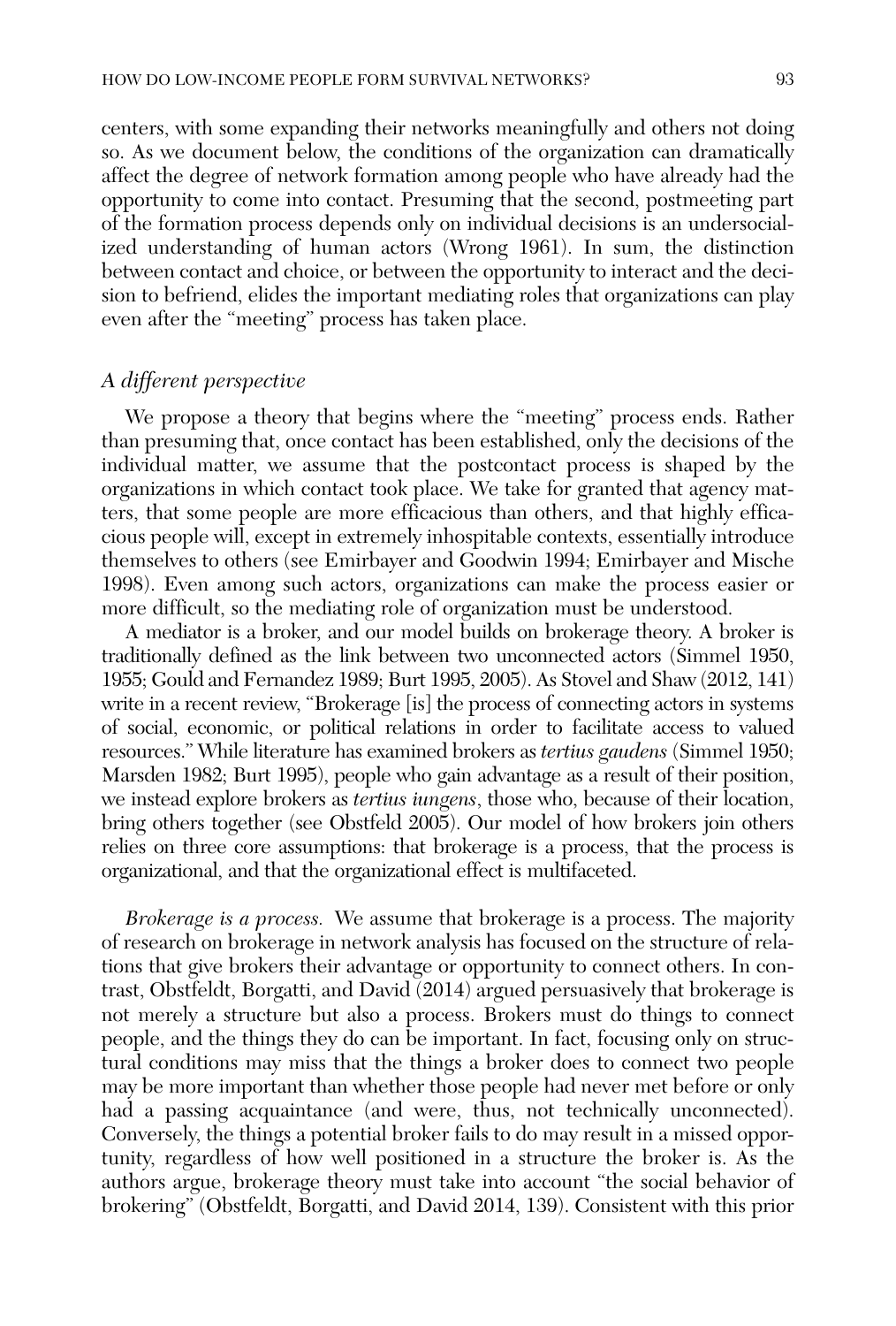research, we focus not on formal structure but on the process through which brokerage happens.

*The process is organizational.* We assume that brokerage may be affected not merely by individuals but also by organizations. We define a routine organization as a space of interaction where a set of actors, guided by institutional norms and understandings, orient their activities and practices loosely toward a global purpose (see Powell and DiMaggio 1991; Scott 1995; Small 2009). Routine organizations include workplaces, restaurants, barbershops, childcare centers, grocery stores, bodegas, churches, botanicals, gyms, community centers, neighborhood clinics, coffee shops, bars, and so on. Though routine organizations vary in scope, mission, profit status, funding source, orientation, and many other conditions, they all constitute a space where actors interact around institutionally shaped norms and understandings.<sup>2</sup>

Our view that organizations can operate as brokers differs in important ways from the existing research. To date, researchers have understood the role of organizations as brokers in one of two ways. One, they have conceived the organization as an *actor* whose behavior is analogous to that of an individual. For example, an organization, not just an individual, might be said to gain from its brokerage position, thus having greater power to set prices (see, e.g., Marsden 1982; Stovel, Golub, and Milgrom 2011; Stovel and Shaw 2012). From this perspective, the organization and the individual are two instances of the same general class, and analogous processes occur in each subclass. Two, researchers have conceived the organization as a *community*, equivalent to any entity comprising members, including groups, parties, associations, affiliations, or even identities. For example, any community might be said to affect how a broker performs a role depending on whether the broker is a member (and thus, say, a "representative") or not (and thus, say, a "liaison") (see Gould and Fernandez 1989). From this perspective, organizations are analogous to any membership entity that might affect whether a broker is an insider or an outsider—a broker who is Christian is a member of the community of Christians vis-à-vis any non-Christian, a Democrat broker is a member of the community of Democrats vis-à-vis Republicans, and so on.

In contrast, we assume that organizations are analogous to neither individuals nor communities. Though routine organizations range widely in type and orientation, all constitute a space of interaction, which cannot be said of individuals or all other kinds of communities. As a result, some forms of brokerage are distinct to organizations.

*The organizational effect is multifaceted.* We assume that organizational brokerage may occur through not one but multiple types of mechanisms. An organization is a space of interaction, a set of actors, and a constellation of practices, all shaped by institutional norms and understandings. Indeed, the difficulty in developing a clean conceptual model of how they shape networks is that people can create ties as a result of multiple processes. There are multiple ways an indi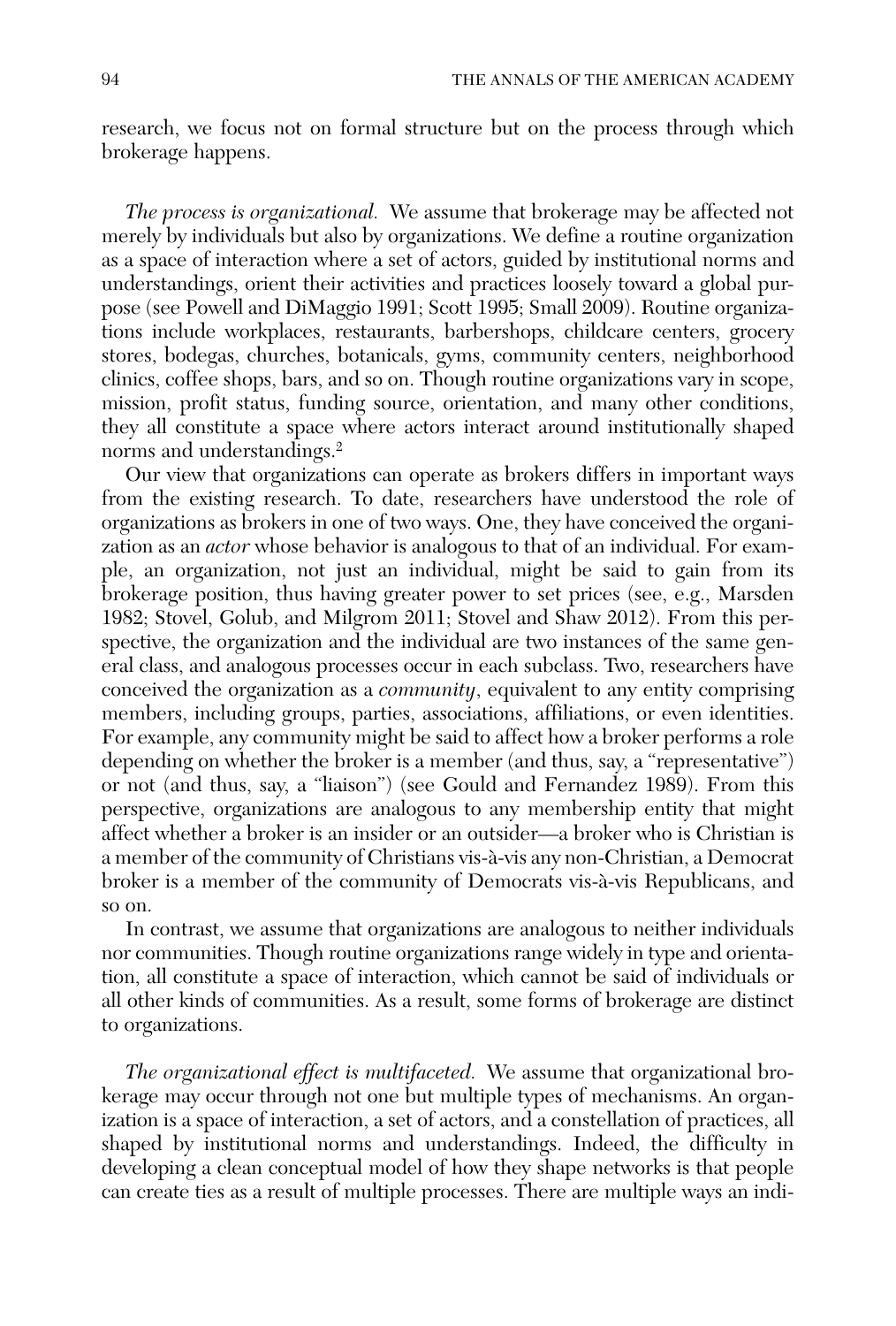vidual who enters a space, who interacts with actors, or who responds to norms or understandings may come to meet others whose resources prove useful to their survival.

## Actor-Driven Brokerage

One way to systematize these various processes of interaction is to focus on the entity doing the brokerage. Sometimes, it is just a person, and the process is a straightforward application of brokerage theory. Any time an individual interacts with an acquaintance in an organization, that acquaintance may introduce the individual to others. In that case, the acquaintance would be acting as *tertius iungens*, precisely as described by previous researchers, merely in the confines of an organization. Just as in traditional brokerage (which we will call "type A"), the process is being driven by an *actor* who is a member of the organization. For our purposes, an organizational member may be a manager, employee, client, patron, or volunteer of the organization—since the act of brokerage may be perpetrated by anyone in the organization.3

This actor-driven brokerage process can take at least two different forms, depending on whether the broker is connecting the individual to another member or to a nonmember of the organization (see Figure 1, panels A, B, and C). For example, a church pastor may connect a parishioner to a pastor at a sister church (type B) or to another parishioner in the same church (type C).

Both of these types of brokerage have been documented in research on routine organizations in urban contexts. Desmond's (2012) fieldwork in Milwaukee uncovered that low-income people made connections in "welfare offices, food pantries, job centers, Alcoholics Anonymous clubs, methadone clinics, even the waiting areas of eviction court" (p. 1313). One of Desmond's cases illustrated vividly the type-B organizational brokerage seen in Figure 1: Scott and Mike met while attending a Cocaine Anonymous meeting. Mike introduced Scott to Pito, a contact of Mike's outside of the support group, who then introduced Scott to David. After Scott was evicted, he ended up rooming with David (p. 1312).

Researchers have also documented the type of simple brokerage in which individuals introduce unconnected actors in the same organization (type C). This type of brokerage is particularly evident in schools, as Lukasiewicz and her coauthors (2019) found after studying social capital among low-income parents in New York City. One parent served as the president of the Parent Teacher Association (PTA) and often brokered relations between parents and between parents and staff. She explained that her role was especially important for parents who did not speak English: "They could come to me and I will speak for [them]. So it has helped, it has changed the school. . . . And we have done a lot of events for the school, for the kids, that wasn't going on for a couple years" (p. 287).

In both cases, the process is just conventional brokerage; nevertheless, it is rightly thought of as organizational, because in the absence of the organization, the brokerage would not have happened—Scott would not have met Pito, and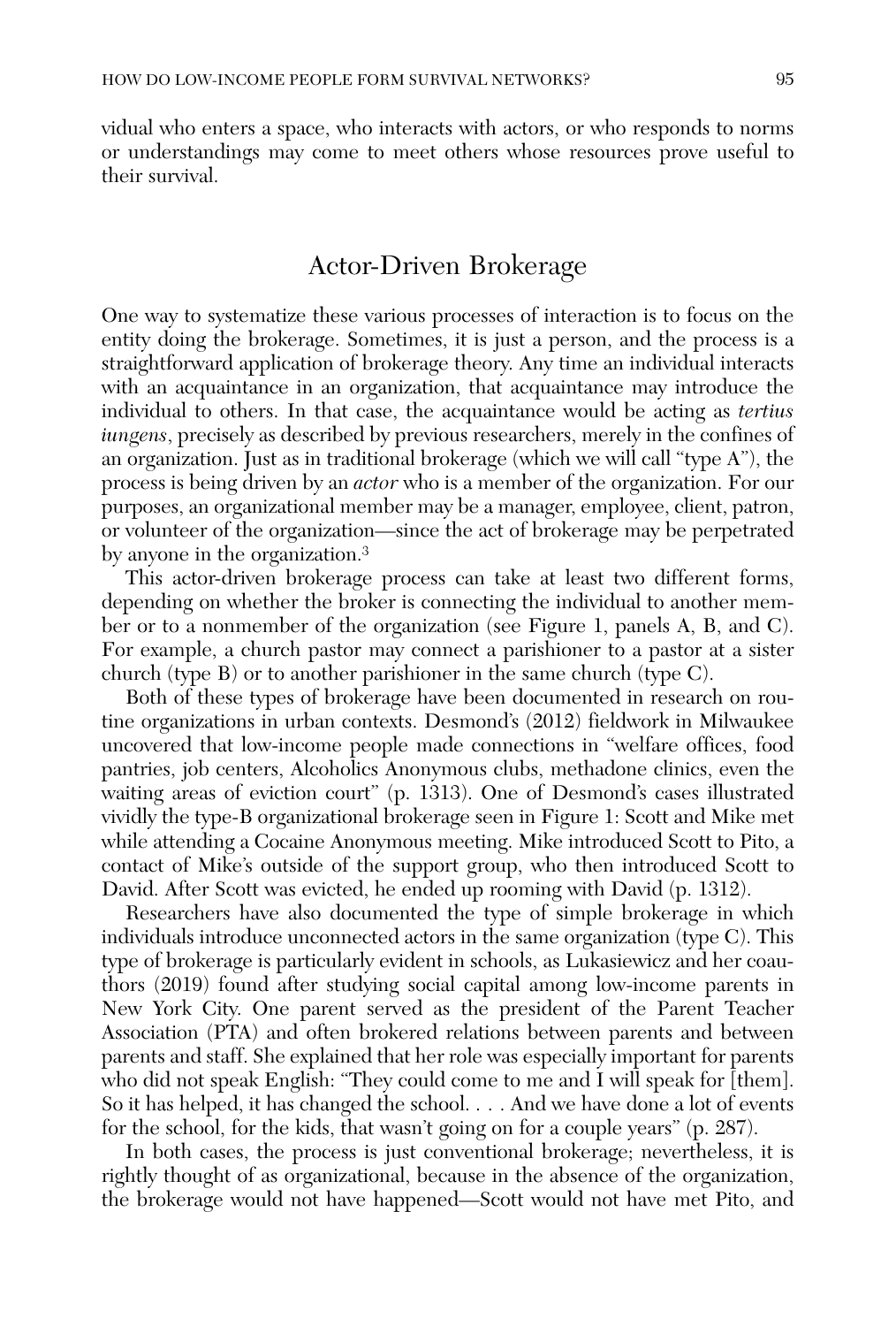

FIGURE 1 A Model of Organizational Brokerage

the non-English-speaking parents would not have communicated with others. The organization placed Mike and the PTA president in a position to connect others.4

## Institution-Driven Brokerage

Organizational brokerage may be driven not only by actors but also by the organization itself. An organization can structure the formation of ties among its members in a large number of ways, including its rules of membership or participation, its physical layout, and its institutional norms or understandings of social interaction (see Small and Adler 2019). We focus on the latter, on routine organizations' institutional practices. Practices may be "institutional" in the normative sense via formal rules or informal norms that encourage or discourage forms of behavior; or in the cognitive sense—via understandings of the self or others that are produced by the organization (Small 2009; see Scott 2003). An organization may encourage practices through which members meet people in different contexts (see Figure 1, panel D), as when clinics send health workers on mobile outreach operations to serve families in low-income neighborhoods. Or an organization may have rules of social interaction that encourage people to meet other members (see Figure 1, panel E), as when schools expect parents to collaborate on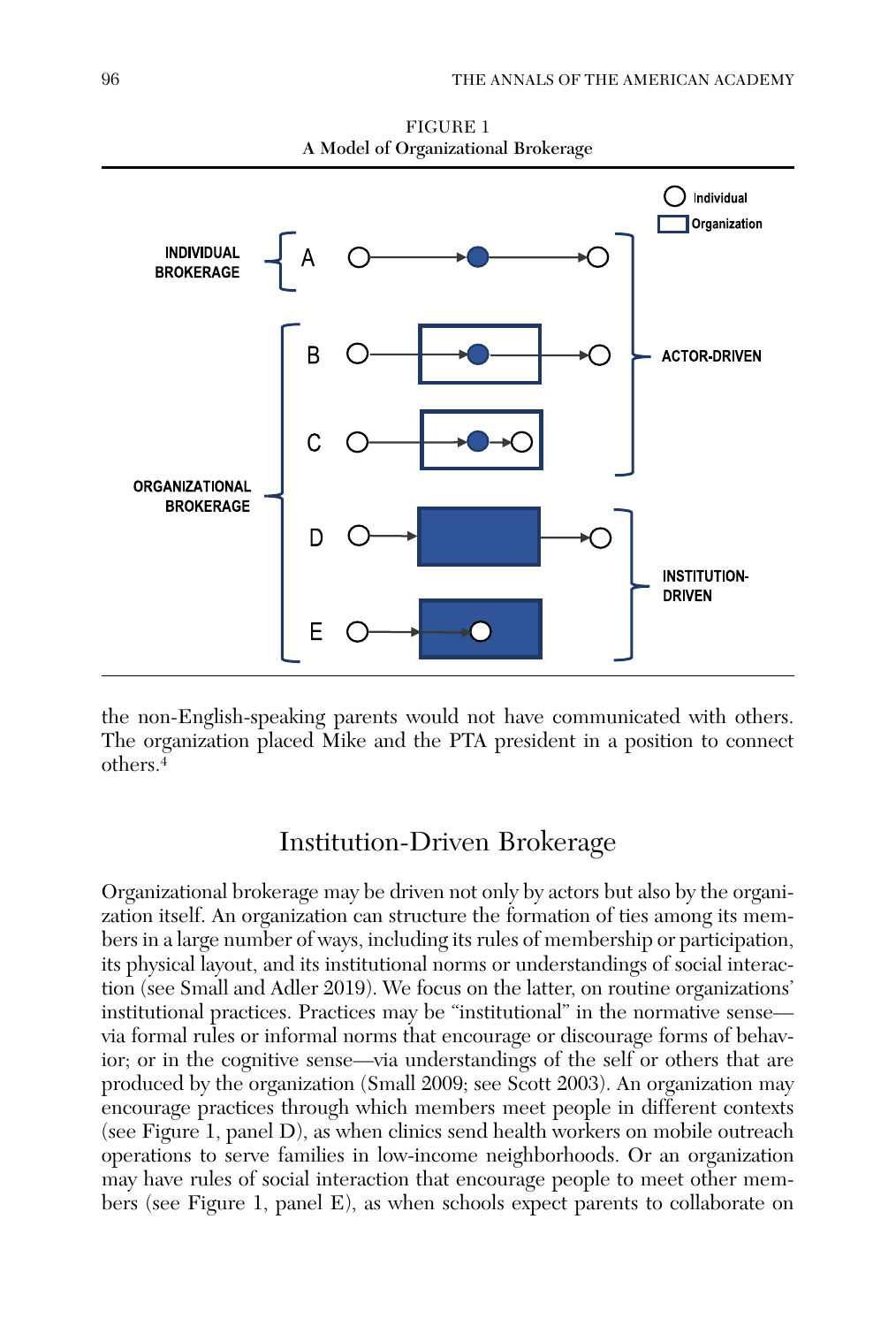fundraising activities. In such cases, no individual is actually doing the brokering.

Researchers have also documented cases of low-income individuals meeting others through organizations despite that no actor is introducing one actor to another. In such circumstances, the institutional practices of the organization have been key. The first of these, type D in Figure 1, has been reported in different forms. In his Boston study of twenty-nine religious organizations in lowincome neighborhoods, McRoberts (2003) found that the churches "are not just places where people meet to worship"; instead, they also acted as "interactive social spaces and as architects of vertical and horizontal networks," helping congregants form connections within and between churches (p. 127).

#### *An examination of type-E brokerage*

The bulk of our discussion, however, is on type-E processes. We examine how institutional norms shape four aspects of social interaction among members of an organization: how repeated it is (frequency), how long-lasting it is (duration), how focused it is on others (outward orientation), and how centered it is on the accomplishment of joint tasks (collaboration). These factors can dramatically affect whether a routine organization will successfully broker connections.

*Frequency.* Repeated interaction is the foundation of friendship formation (Homans 1961; Lazarsfeld and Merton 1954). Such interactions can lead to the discovery of similarities and the subsequent operation of other mechanisms such as homophily (McPherson, Smith-Lovin, and Cook 2001). Local routine organizations shape the support networks of low-income families to the extent that they allow, encourage, or require repeated visits that serve as opportunities for relationships to form between individuals (Small 2009).

Research on churches has often documented this relationship, given the repeated nature of church participation. Ellison and George (1994) examined the relationship between church participation and network size based on North Carolina survey data  $(n = 2,956)$ . They found that respondents who reported attending church "several times a week" had, on average, 2.25 more nonkin ties than those who "never" did; and the more they attended, the more nonkin ties they had (p. 56; see also Taylor and Chatters 1988). In her fieldwork in a mixedclass African American neighborhood in Chicago, Pattillo (2013) found that many young people developed strong bonds to others through weekly choir rehearsals at a local Catholic church (see also Marwell 2007).

Likewise, the daily requirements surrounding childcare make for multiple opportunities in which parents and childcare providers can interact (see Small 2009; Reid, Martin, and Brooks-Gunn 2017). Small found that "practices such as constrained pickup and drop-off times and monthly meetings with teachers facilitated frequent interactions," which contributed to tie formation (2009, 103). Researchers have also documented the formation of other kinds of ties that provided social support. For example, Rolfe and Armstrong (2010) examined communication with early childhood professionals among mothers at their child's daycare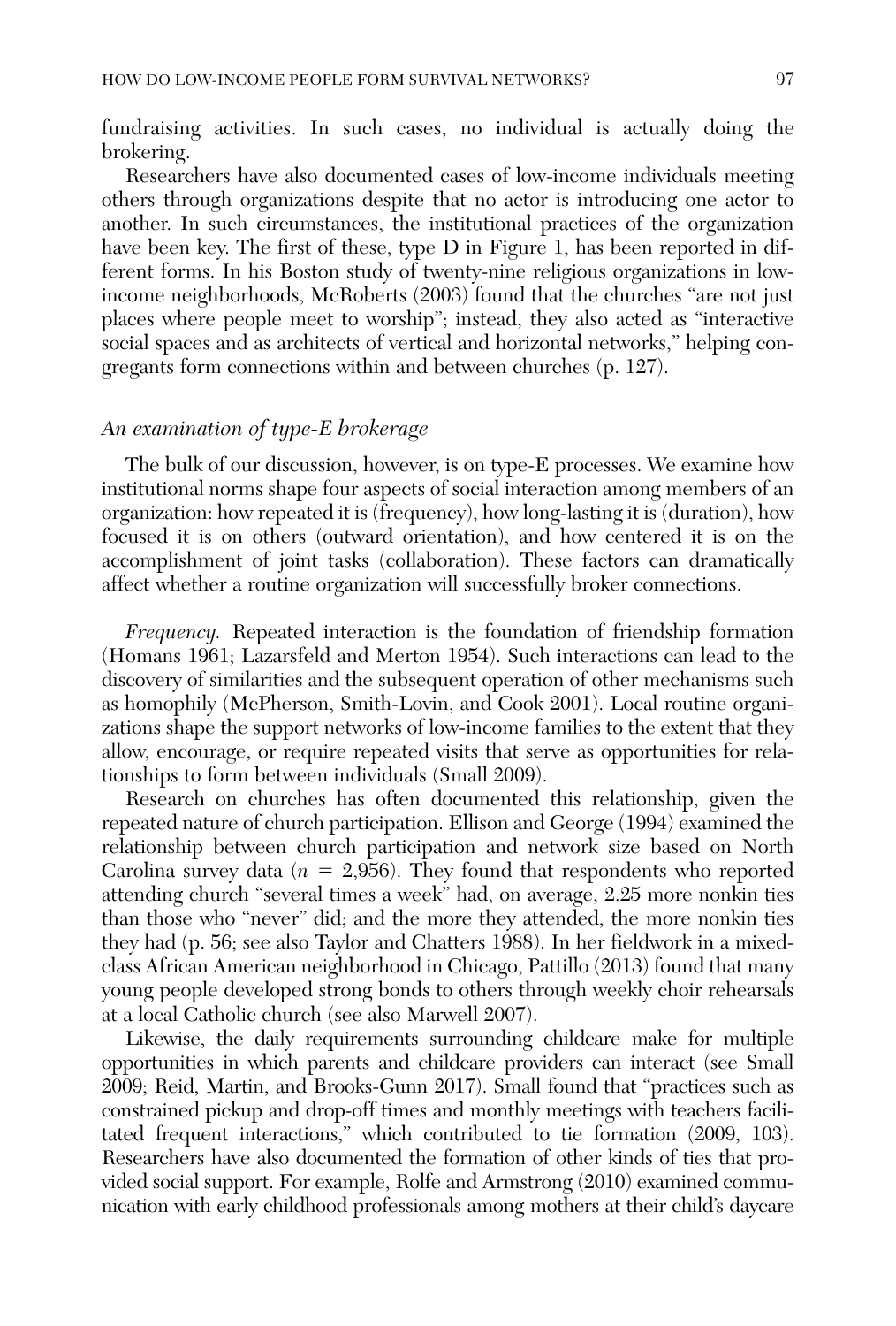center and found that thirty-eight of the forty surveyed mothers reported speaking in person with their early childcare providers at least three times a week. Most of them perceived the early childhood professionals to be a "source of social support"; furthermore, the frequency of interaction "determined how much support mothers considered they received" (pp. 62, 60; see also Hughes 1985).

Research on community centers has documented this idea as well, given that such centers often support programs that require participants to meet regularly. Colistra and colleagues conducted a case study with fourteen program participants and found strong evidence of this process shaping tie formation and trust (Colistra, Schmalz, and Glover 2017; Colistra, Bixler, and Schmalz 2019). As one parent whose child attended the after-school program explained, the daughter "became close" to the other participants because she was "seeing them every day" (Colistra, Bixler, and Schmalz 2019, 10; see also van Eijk 2010).

Another context in which researchers have found this relationship is hair salons and beauty salons, given the routine nature of interactions in the space (see Furman 1997; Harris-Lacewell 2004; Shabbazz 2016). Exploring the social relationships formed in a black barbershop on Chicago's South Side, Harris-Lacewell (2004) found that major social connections were forged through frequent and extensive conversations in the shop—"authentic everyday talk" (p. 201)—which, notably, extended beyond class lines.

Soller at al. (2018) interviewed 178 recently resettled refugees in a large southwestern city to understand their community attachment and social networks. The authors asked respondents about the number of times they visited specific "grocery stores, restaurants, and places of worship in the last thirty days" in the community (p. 337). Refugees who engaged more at local stores and organizations had a more robust local network. The authors concluded that "members of ethnic communities who share interactional settings with other members when engaging in their routine activities are more strongly attached to other members and have enhanced access to resources that are embedded within their communities" (p. 340).

*Duration.* A second factor that plays a role in brokerage is the presence of institutional norms, which allow people to spend extended periods in the company of others. The passage of time contributes to sociability (Simmel 1950), the possibility of conversation with no instrumental purpose other than the conversation itself, a process through which strangers become acquaintances, and acquaintances friends. Research on "third places," the bars, pubs, beer gardens, and other establishments where people can socialize at length without being mindful of the clock, has often made this point (Oldenburg 1989,17).

Research on neighborhood restaurants has confirmed this idea. Duneier's (1992) study of a neighborhood cafeteria on Chicago's South Side illustrated the extensive community that can form when clients can patronize an eating establishment for long periods. The cheap prices and lack of expectation for patrons to depart upon payment encouraged many to stay for hours and interact with one another throughout the day. Over months of observation, Duneier found that the men of Slim's Table passed time at Valois by "participating in the same rhythm of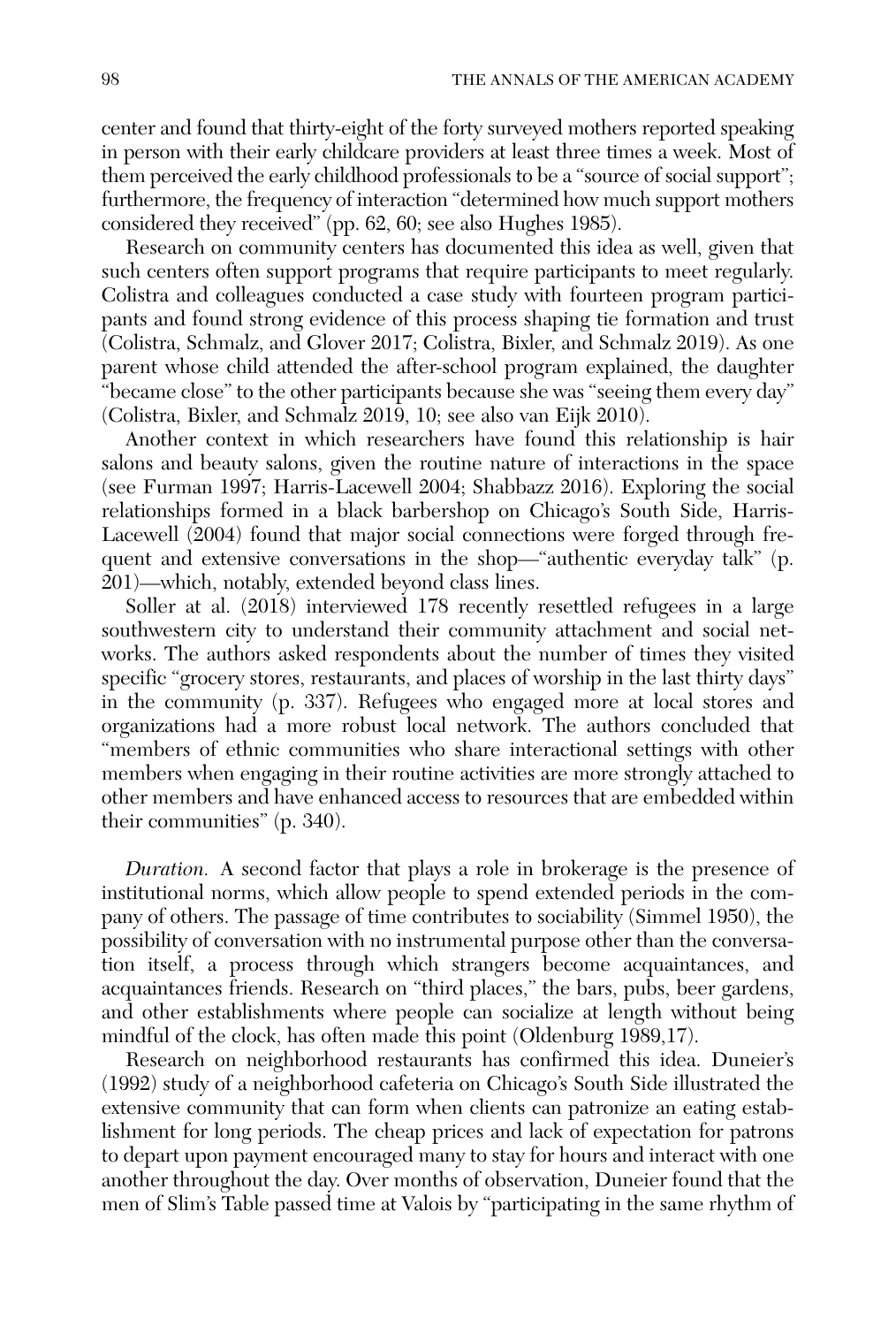various routinized episodes that yield both companionship and solitude" over the many hours and days regulars spent there (p. 34). In fact, the "ties binding members of the larger collectivity [at Valois] have developed over decades" (p. 5).

Research on neighborhood bars suggests the same (e.g., May 2001; Anderson 1978). Anderson's (1978) study of a neighborhood bar and liquor store on the South Side of Chicago examined the social interactions that emerged among regulars, who spent hours at a time at the bar. The relations formed were so significant that the author termed them, following Cooley (1909), an extended primary group, and described them as possessing a "we" feeling (Anderson 1978, 33) in which the group provided "supportive social ties for its own" (Anderson 1978, 180).

In the community center Colistra and colleagues studied, seniors met for four hours during each programming session. The results were as expected. As Barbara explained, "I think it is really the program what brings us all together, when we join in and do things together as a group, and that connects us you know" (Colistra, Bixler, and Schmalz 2019, 10).

We note that in this and other forms, routine organizations may differ widely not only across types but also within them. For example, contrary to the one Duneier (1992) studied, most restaurants in the United States do not permit patrons to linger for hours after eating, lest it cut into the businesses' often slim profit margins. The difference across entities of the same kind is part of why we focus not on organizations as "types" but on the mechanisms through which they shape interaction.

*Outward focus.* In a series of important papers, Feld (1981, 1982, 1984) proposed that social ties were formed when people interacted around a common focus of activity. This "focused interaction" could happen in multiple ways and across many kinds of foci. In an organization, the institutional norms or understandings may encourage interaction to be less or more focused in nature. The interaction may be focused in at least two ways, as we describe in this section and the following one.

The first is the extent to which the activity of any given member is oriented toward others, rather than themselves. Orienting one's activities toward others contributes to tie formation through several processes. It naturally encourages social interaction; it helps people to identify common values (Lazarsfeld and Merton 1954); and it facilitates their ability to discover similarity or homophily in background (McPherson, Smith-Lovin, and Cook 2001). These conditions, in turn, help actors to find points of cognitive empathy, the ability to understand another's predicament from their perspective, which builds trust (Small 2017). An organization's institutional norms may encourage this kind of outward focus, particularly as a result of purposeful group engagement.

Researchers have documented such practices among organizations patronized by low-income populations, including churches, community centers, and service agencies. Based on ethnographic fieldwork in Brooklyn, Marwell (2007) found that a major church managed to develop especially strong relations among congregants through its *fraternidades—*communal living groups centered on spiritual practice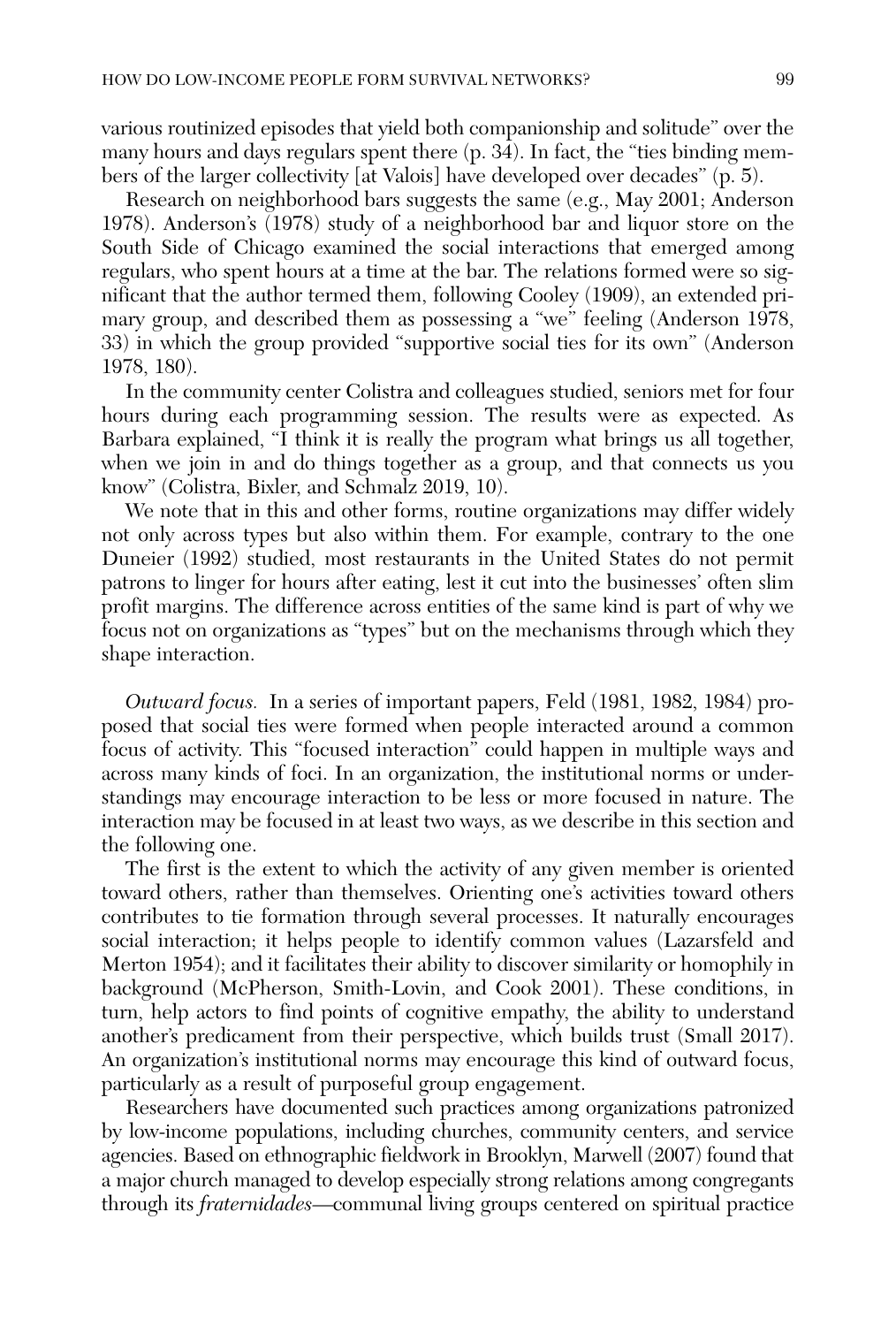and religious connection through prayer, reflection, community service, and chores. Members of the *fraternidades* were expected to participate in *revisión de vida* sessions, intimate group gatherings where participants shared personal stories with one another and reflected on their "daily lives" (p. 193). Watkins-Hayes (2013) interviewed eighty-two HIV-positive women who attended weekly group meetings at an AIDS service organization. As part of the meetings, participants were expected to share their experiences and listen constructively as others described theirs, encouraging each to focus on the others. The shared experiences produced a natural environment for network formation, emotional support, and advice (p. 91). As a participant explained, "I'm just outreaching for anyone because I've been there and I know sources. . . . I don't mind plugging nobody in because we're all in this together" (p. 92; see also Watkins-Hayes 2019).

Community centers can have a similar effect, as many of their programs require participating in collective sessions. Bess and Doykos (2014) studied a "cradle-to-college" program for parents and caregivers in an East Nashville community center (p. 272). Participants were required to attend multiple kinds of activities, including those during which family shared personal or community news with the others. The authors found that the majority of program graduates had formed new relationships to other participants (p. 275). Similar kinds of programs are often run either at or by schools. Shoji et al. (2014) interviewed parents and ran focus groups with participants in one such program aimed at "empowering" parents and increasing their involvement at the children's school (p. 602). The parents met weekly for eight weeks and were expected to participate in group discussions, where they shared aspects of their predicament. Supportive social ties were formed, as expected. Activities of this kind are particularly common among organizations with a service orientation.

*Joint tasks.* A second way the activities in an organization may be focused is the extent to which people collaborate to perform concrete tasks. Research in social psychology has uncovered that positive affect and trust may increase when strangers collaborate on a joint project (Lawler 2001). To work successfully with others, people must represent their best selves, adopt a collaborative attitude, and communicate. To the extent institutional norms require collaborations among members to meet organizational needs or objectives, they will encourage the formation of social ties (Small 2009).

Research among low-income populations has also uncovered this relation. Several studies have focused on childcare centers, which often expect parents to work on activities to meet collective ends. In a study based on survey and ethnographic research from childcare centers, Small (2009) found many centers expected parents to collaborate with one another to accomplish major tasks. Parents may be expected to help organize fieldtrips; to plan special events, such as Mother's Day celebrations; to arrange spring cleanings of playgrounds; or to put together fundraising activities to meet annual targets. These activities consistently contributed to the formation of social ties. Reid, Martin, and Brooks-Gunn (2017) found something similar based on interviews with parents associated with childcare centers in New York City. They found that when parents engaged in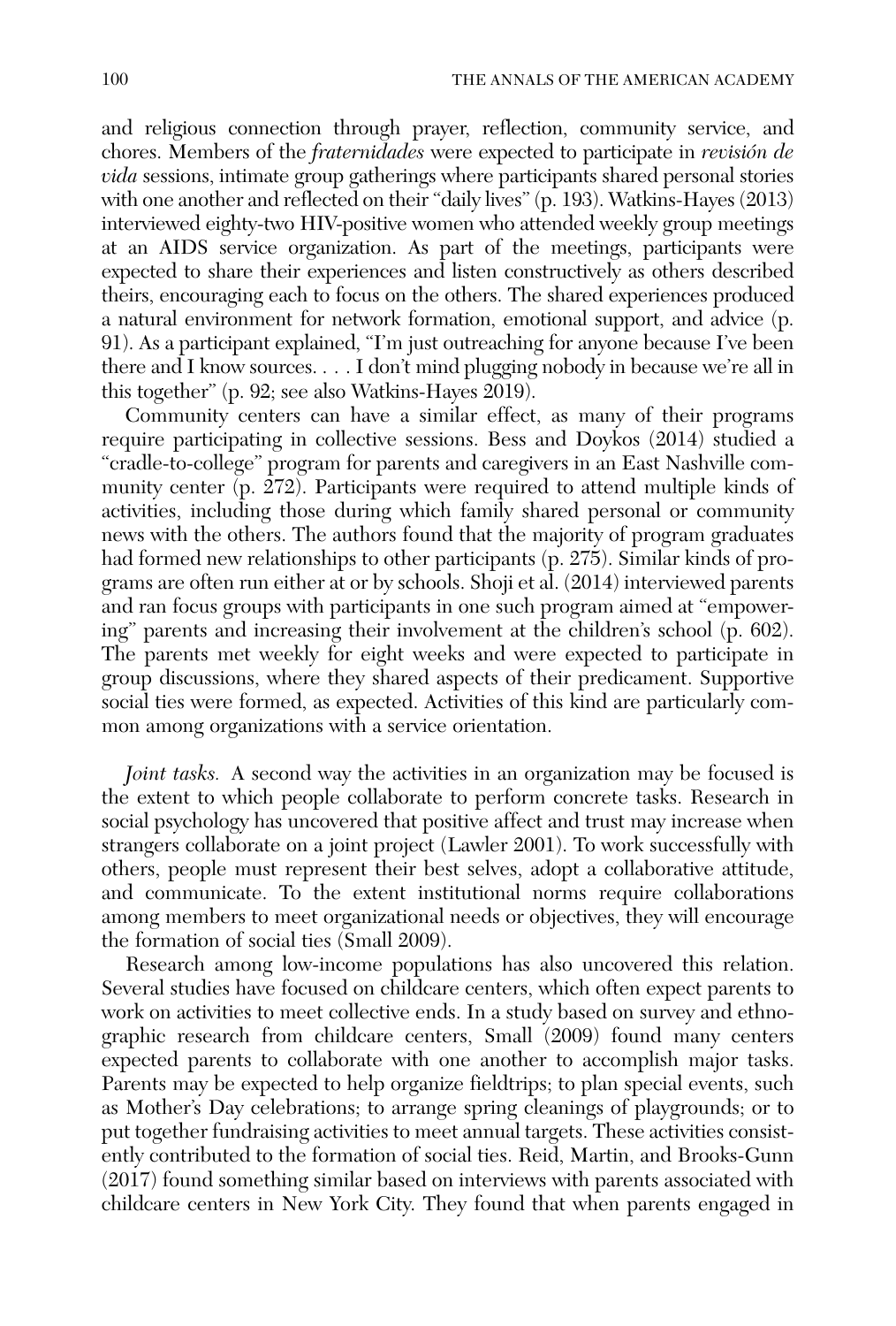center activities such as open houses and conferences, their interactions with one another and with center staff increased, promoting the exchange of information and emotional support (p. 148).

# What Resources Do These Ties Provide?

One might imagine that the ties low-income individuals form in such organizational contexts are somehow less valuable than those formed otherwise, that the formal settings in which they were forged perhaps lack the intimacy needed for truly dependable relations. The evidence is not consistent about this. In fact, organizationally brokered ties are not only useful in the ways other ties are; they are valuable in ways distinctive to *organizationally embedded* ties. We briefly identify three conventional resources formed through organizational brokerage and three different kinds of resources that derive from the organizational nature of the ties.

#### *Emotional support*

Organizationally brokered ties have been documented to provide emotional support. Klinenberg's (2018) survey- and interview-based study of libraries and other local organizations found these establishments useful in "buffering isolation and loneliness" (p. 34). Denise, a young mother who frequented her local library, explained that she found a lot of support from other mothers and babysitters. "You just kind of start chatting . . . and it's amazing, but you wind up having these really personal, really intense conversations" (p. 35). Using interview and observational data at a youth-centered community technology center, Clark (2005) found cases of bridging social capital, in that activities at the center, like decorating a Christmas tree, brought together participants from different neighborhoods (p. 437). The center offered youth participants a space in which to talk openly and freely about issues at school or home with one another, particularly because of the openness of the space. Participants talked about issues such as sex education, how to deal with bullies, and family life. Using nationally representative data, Small (2009) found that mothers who enrolled their children in childcare centers and formed ties were substantially less likely to experience depression than those who enrolled but did not form ties or than those who did not enroll, after accounting for prior depression.

#### *Information*

Organizationally brokered ties are also good sources of information. Colistra, Schmalz, and Glover (2017) examined social relationships and well-being at a county-owned community center through interviews and focus groups with fourteen adults who frequently visited the center. The authors found that social relationships supported well-being through the "exchange of resources, services, and information" (p. 42). For example, Brenda sought legal assistance from other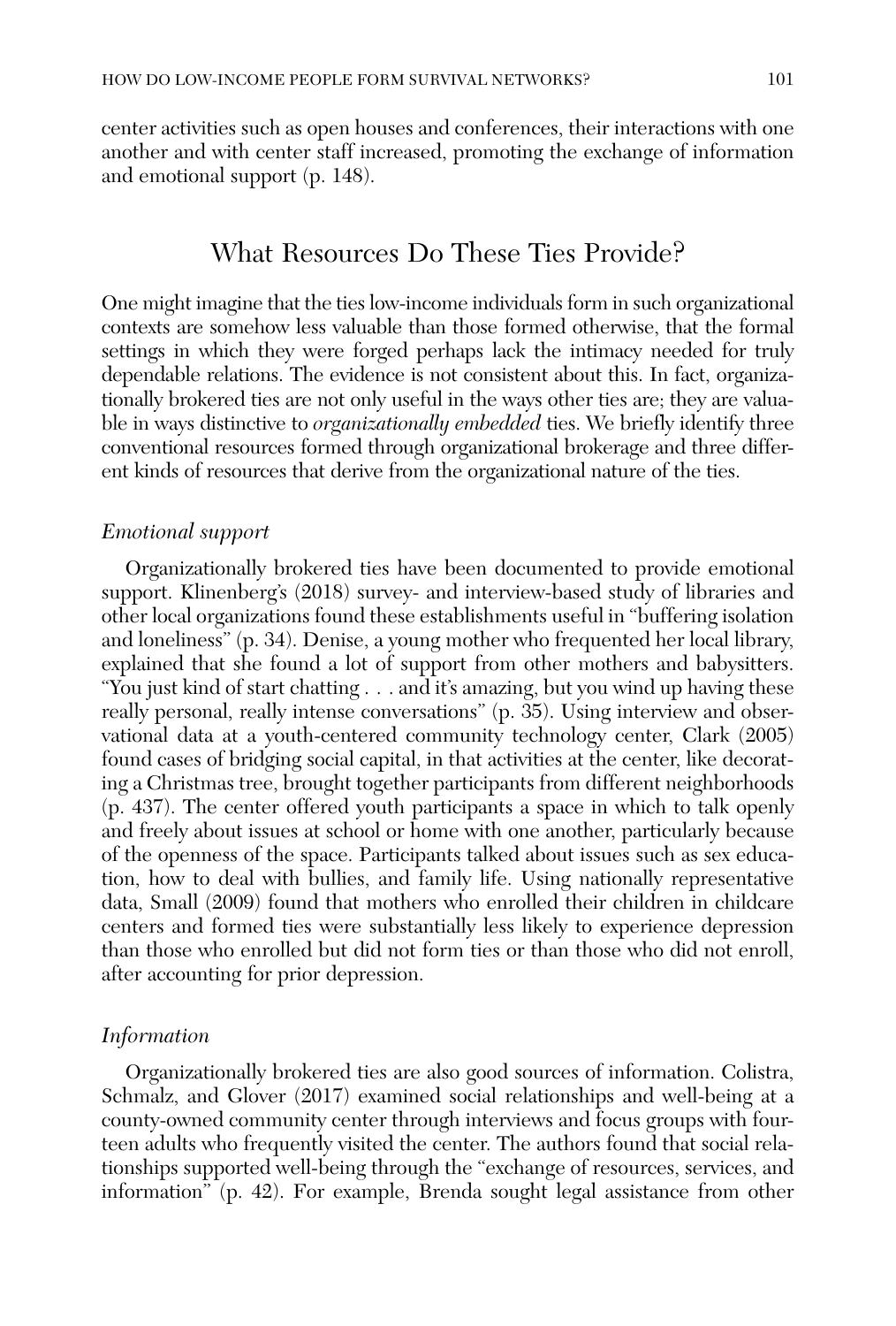community center members who worked as lawyers: "We have lawyers in programs and things here so I get to reach out to them and pose my little question to them and they will guide me and let me know how to work things out with whatever the problem might be, especially my house. But, you know, I've met a lot of people who have helped me since I have been here, and especially in the legal field" (p. 42; see also Delgado 1996, 1997, 1998; Delgado and Santiago [1998] on shops; Johnson 2010; Lopez, Caspe, and Simpson 2017; Khoir et al. 2017; Klinenberg [2018] on libraries).

#### *Services and material goods*

These ties have also been sources of more concrete forms of support, including services and material goods. In the community organization studied by Shoji and colleagues (2014), parents expressed the value of the new social ties in terms related explicitly to the services they offered. One parent explained, "When my baby was born, I couldn't go on Fridays because of my baby boy, and I could tell one of them [the other parents in the program], 'Can you pick up my daughter? Can you bring her home?' You know what I mean? And if I hadn't met them, it would have been more trouble" (p. 607; see also Lukasiewicz et al. 2019). In her study of a social services assistance and advocacy group in Philadelphia, Mazelis (2017) found repeated evidence of resource exchange. One member, James, explained, "People always been helping me since like I got involved with [the organization]. I done met different people in different relationships that allowed me to be able to function, me and my [immediate] family. From transportation stuff to money stuff to food stuff, to you name it, people that helped me over the last seven years" (p. 155).

#### *Generalized exchange*

Some resources derive from the organizational context in which the ties are created. One such resource, which results because ties can take collective form, is the security that derives from generalized exchange. We cannot do justice to the vast literature on the topic here, but we note that researchers have defined *generalized exchange* as a system in which the receipt of goods or services may be reciprocated by someone other than the receiver (Malinowski 1922/2014; Blau 1964/1986; Molm, Takahaski, and Peterson 2000). When ties are formed in a group context, and particularly when they stem from collective activities, their relationships may naturally evolve into this kind of system.

In the community center studied by Colistra, Schmalz, and Glover (2017), participants often described such systems. Linda explained, "like when I needed food, transportation . . . and you know, [other members] don't just direct me, they will help me themselves, they will give me something, or 'here [participant's name] take this home'" (Colistra, Schmalz, and Glover 2017). Similar systems can emerge even in places that might not seem "community-focused," such as bars. Anderson (1978) reported such relations in the bar that he studied, where extended socialization over drinks helped the regulars to feel "themselves among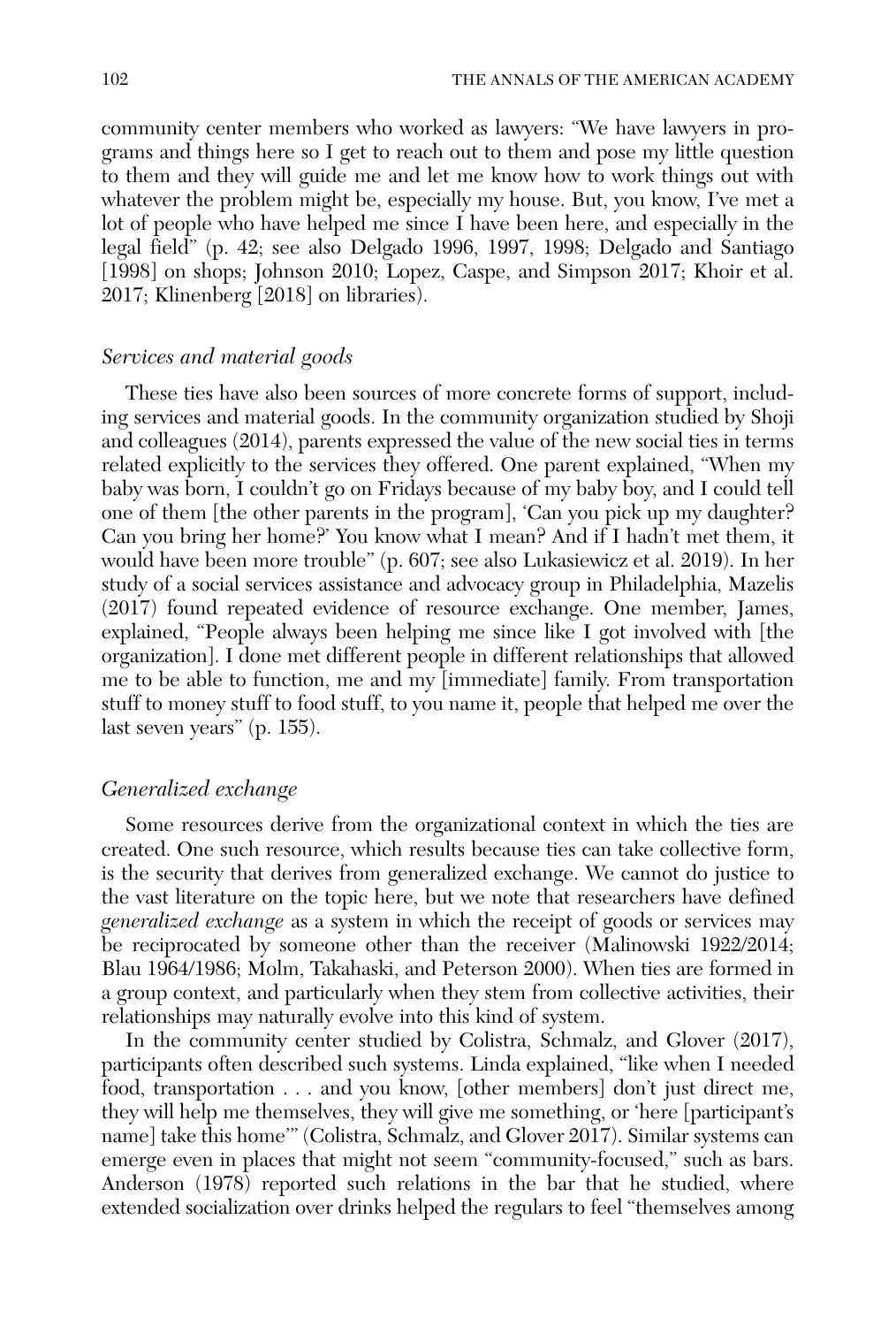equals, especially in relation to wider society" (p. 29). When Herman, one of the more prominent regulars, was showing up infrequently and run down because his wife had fallen ill, other regulars asked their wives to pack food for him or otherwise brought extra "grub" from their restaurant jobs for him (p. 181).

Mazelis (2017) reported a similar process based on interviews and fieldwork in a Philadelphia organization that helps low-income families obtain housing and social services. To maintain membership and receive aid, the group required members to volunteer their time at the local office, in assisting others, or at rallies. Such expectations ultimately encouraged generalized reciprocity. One member, Cate, learned to navigate the welfare system and reported increased self-esteem: "[being a member] feels like you're secured. People are securing you. . . . Like before it's like I felt doors was locked. When I feel that people's helping me, doors are opening" (p. 128). To fulfill the expectations for giving back, Cate lets "new members stay with her, travels with the group, goes on food distributions, and brings in other members" (p. 128).

#### *A sense of belonging*

The collective nature of much of tie formation can also create, at times, a sense of belonging to a group larger than oneself. In May's work (2001), people found their engagement with others at a neighborhood bar to contribute positively to their self-worth. May concluded that the "exclusionary" nature of the tavern created an "environment where a regular clientele affirms its own racial or ethnic identity" (p. 172). According to May, for some clients the experience of conversation was akin to visiting a therapist, as the bar was a safe space where patrons could "claim positive identities for themselves" (p. 163).

Researchers have made similar claims about barbershops (Shabazz 2016). Men who frequented the barbershop Shabazz observed over a summer found social opportunities to learn "about black history, developing skills in argumentation and debate, and male bonding," building a sense of group identity (2016, 310). Rock, a frequent customer, explained, "I used to take my son with me all the time so he could soak the knowledge. You can't get that love anywhere else" (2016, 306). The engagements within the barbershop give clients, particularly those who are younger, a space in which to develop ideas and arguments and to learn more about their history and their own identities.

#### *Access to other organizations*

Finally, some of the ties formed are not merely to other people (as in B and D) but to other organizations. In Colistra, Bixler, and Schmalz's (2019) aforementioned study, the community center "collaborated with other community centers to deliver programs, thus connecting people from different neighborhoods" (p. 11). Centeruser Barbara explained, "We get invited to different centers to join them for different functions they have and two or three times out of the year, and then we invite other centers here to interact to join in with us" (p. 11). These connections to centers, churches, or other entities provided their own resources and opportunities to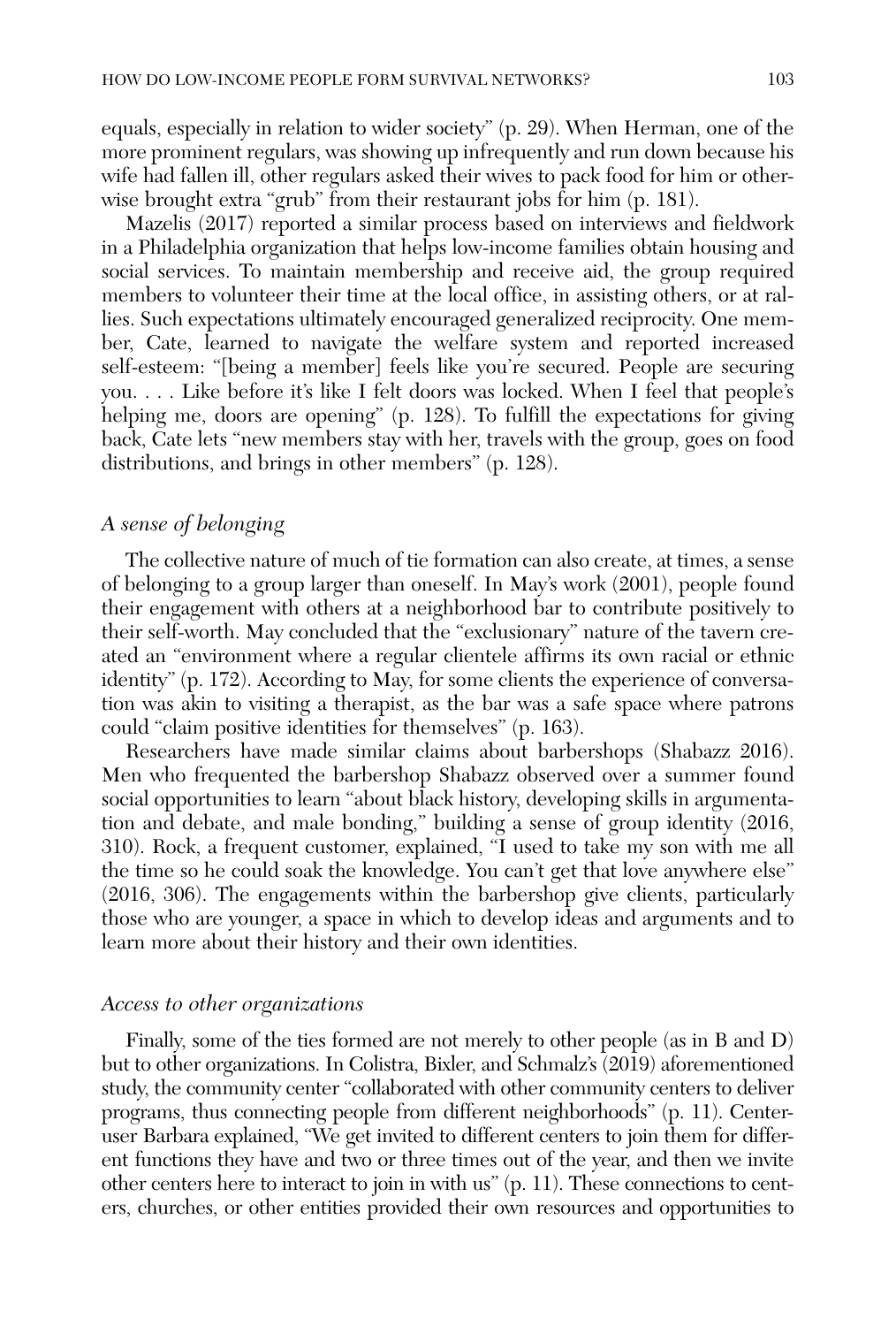combat isolation. Another user explained, "We have a choir of seniors and they get invited to [local church], and they have been to [the community center] to sing," and there are "some people who stay very closely contacted and connected with seniors in other programs" (p. 11). McRoberts's (2003) study of Boston-area churches found multiple organizational ties between one church and other community organizations. One church "heavily involved" their congregants in outreach work (p. 118), which included "a night patrol aimed at establishing contact with youth in the street, a number of educational programs for young people and their parents, and the Four Corners Planning Committee" (p. 126).

## Conclusion

We have developed a perspective on tie formation in which organizations are conceived as brokers and their institutional practices as the mechanisms through which brokerage occurs. We have applied this perspective to understand and document tie formation particularly among U.S. low-income families. We have argued that successful brokerage will depend on the degree to which institutional norms render social interaction frequent, long-lasting, outwardly focused, and centered on joint tasks; and that the ensuing networks may differ in important ways from other supportive ties.

We take our article to be a starting point; many questions remain unanswered. Three of them are particularly important. One question relates to the role of agency, preferences, and decision-making in how people respond to institutional conditions. While we have focused on how institutional conditions shape behavior, people are agents in their network formation process, and whether they ultimately create a tie depends on their decision to do so (Emirbayer and Goodwin 1994; Emirbayer and Mische 1998). For example, people will likely seek those who resemble them demographically (Lazarsfeld and Merton 1954; McPherson, Smith-Lovin, and Cook 2001; Wimmer and Lewis 2010). In addition, the friendship formation process is dynamic in ways likely to matter. For example, people will differ in how much they invest in relations they have begun to form, thereby affecting whether fragile new ties become strong or dissipate. Similarly, they may or may not decide to sustain a relation once the initial brokerage provided by the organization has taken place. The interactions between agency and context remain a fruitful area for new work.

A second set of questions involves the factors motivating organizations to serve as brokers. As we discussed, the motivations, interests, and benefits to brokers have concerned researchers for many years (Burt 1995; Stovel and Shaw 2012). The organizational dimension does not eliminate those concerns; it merely complicates them. The process through which the routine organizations shaped tie formation in the cases we discuss did not necessarily derive from an intention to form connections among patrons or members; in fact, in most cases, they derived from other organizational imperatives (Small 2009). The variations in intentionality and objectives, and the unintended consequences that ensue, deserve substantial attention. This set of issues is vast and represents a particularly rich space for new research.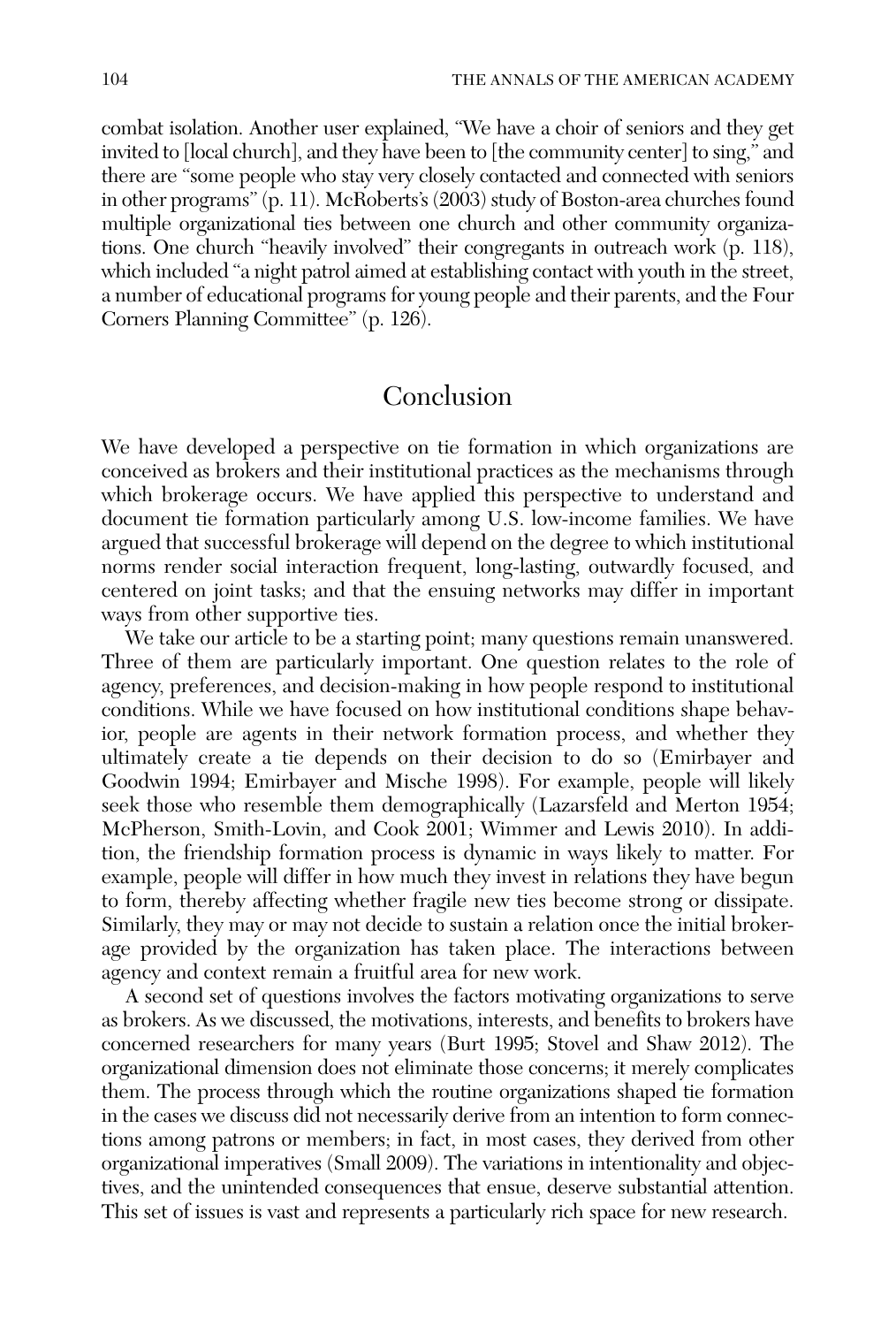A final set of questions involves variation in the types of organizational membership that individual actors may have. Our theoretical perspective identifies three kinds of actors: the focal one, the broker, and the person connected by the broker to the focal actor. In strict theoretical terms, any of them may be organizational members, and such membership may take any form: client, patron, manager, employee, volunteer, and so on, as long as the form involves interaction in a space with other members. Because of length constraints we have been forced to ignore the consequences of this heterogeneity. And because of the article's focus on lowincome populations, and the cases the literature has chosen to explore, we have primarily documented scenarios where the focal actor and the connected person are both usually a client. This focus has left many questions unanswered. Indeed, panels B, C, D, and E in Figure 1 are all affected by these conditions. Even in those circumstances where the focal actor is a client, whether the connected person is a client versus an employee carries vastly different implications for how the brokerage process will ensue, for how likely the relation is to be maintained, and for what kind of social support resources are available through it. In this respect, our application has only scratched the surface of the questions needing examination.

We believe that these and other questions can help to inform an agenda in which research on poor populations focuses not only on the individual or the neighborhood but also on the organization. This agenda also provides a clearer path for practitioners and policy-makers. The effort to stimulate network formation among low-income populations has reason to work through local organizations. The particular mechanisms that we have identified provide a potential starting point.

### Notes

1. The literature is even larger when we include studies of network formation and evolution (e.g., Hallinan 1978; Snijders, Van de Bunt, and Steglich 2010; Butts et al. 2012). We adopt an egocentric perspective wherein the individual is the unit of analysis (Perry, Pescosolido, and Borgatti 2018; McCarty et al. 2019). We note that sociocentric perspectives can be particularly useful in the study of organizational tie formation, and researchers have proposed ideas consistent with ours (Frank, Muller, and Mueller 2013).

2. The role of space is far more multifaceted than we can cover in these pages, since the configuration of the physical space may itself affect network formation. For more on this topic, see Small and Adler (2019).

3. Naturally, different kinds of members may have different motivations to act as brokers. Given space constraints, that examination will await future work.

4. In fact, the organization may have shaped the extent to which Mike and the PTA president could operate as brokers. We discuss the role of institutional practices in the next section.

## References

Allard, Scott W. 2009. *Out of reach: Place, poverty, and the new American welfare state*. New Haven, CT: Yale University Press.

Allard, Scott W. 2017. *Places in need: The changing geography of poverty*. New York, NY: Russell Sage Foundation.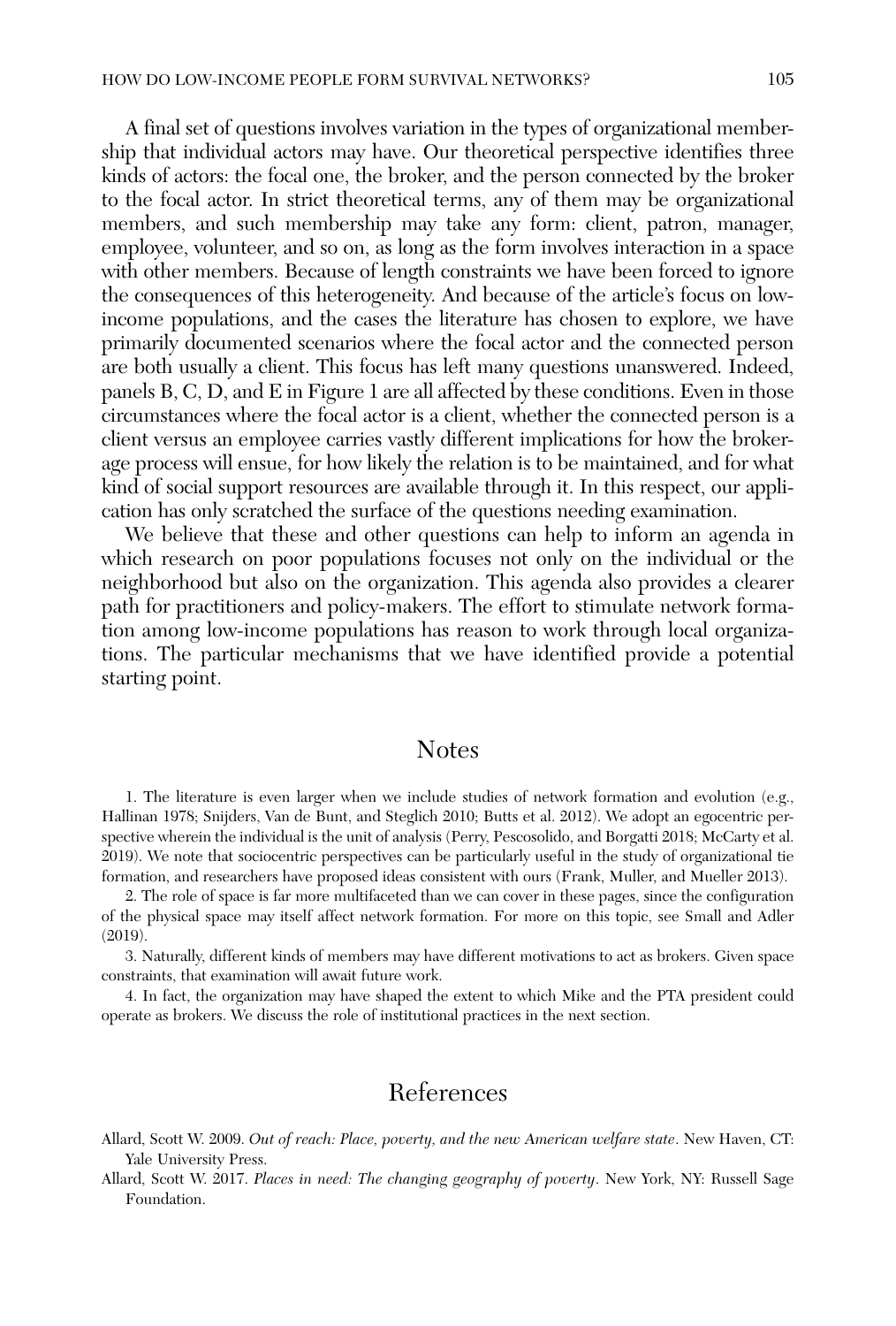- Allard, Scott W., and Mario L. Small. 2013. Reconsidering the urban disadvantaged: The role of systems, institutions, and organizations. *The ANNALS of the American Academy of Political and Social Science* 647 (1): 6–20.
- Anderson, Elijah. 1978. *A place on the corner*. Chicago, IL: University of Chicago Press.
- Avent-Holt, Dustin, and Donald Tomaskovic-Devey. 2019. Organizations as the building blocks of social inequalities. *Sociology Compass* 13 (2): e12655.
- Bess, Kimberly D., and Bernadette Doykos. 2014. Tied together: Building relational well-being and reducing social isolation through place-based parent education. *Journal of Community Psychology* 42 (3): 268–84.
- Blau, Peter M. 1964/1986. *Exchange and power in social life*. New Brunswick, NJ: Transaction Publishers.
- Blau, Peter M. 1977. *Inequality and heterogeneity: A primitive theory of social structure*. New York, NY: Free Press.
- Blau, Peter M., and Joseph Schwartz. 1997. *Crosscutting social circles: Testing a macrostructural theory of intergroup relations*. New Brunswick, NJ: Transaction Publishers.
- Burdick-Will, Julia. 2018. School location, social ties, and perceived neighborhood boundaries. *City & Community* 17 (2): 418–37.
- Burt, Ronald. 1995. *Structural holes: The social structure of competition*. Cambridge, MA: Harvard University Press.
- Burt, Ronald S. 2005. *Brokerage and closure: An introduction to social capital*. Clarendon Lectures in Management Studies Series. Oxford: Oxford University Press.
- Butts, Carter T., Ryan M. Acton, John R. Hipp, and Nicholas N. Nagle. 2012. Geographical variability and network structure. *Social Networks* 34 (1): 82–100.
- Campbell, Karen E., Peter V. Marsden, and Jeanne S. Hurlbert. 1986. Social resources and socioeconomic status. *Social Networks* 8 (1): 97–117.
- Clark, Kevin. 2005. Serving underserved communities with instructional technologies: Giving them what they need, not what you want. *Urban Education* 40 (4): 430–45.
- Colistra, Craig, Robert Bixler, and Dorothy Schmalz. 2019. Exploring factors that contribute to relationship building in a community center. *Journal of Leisure Research* 50 (1): 1–17.
- Colistra, Craig Michael, Dart Schmalz, and Troy Glover. 2017. The meaning of relationship building in the context of the community center and its implications. *Journal of Park and Recreation Administration; Urbana* 35 (2). doi:10.18666/JPRA-2017-V35-I2-7448.
- Cooley, Charles Horton. 1909. The significance of communication. In *Social organization*, 61–65. New York, NY: Charles Scribner's Sons.
- Delgado, Melvin. 1996. Puerto Rican food establishments as social service organizations. *Journal of Community Practice* 3 (2): 57–77.
- Delgado, Melvin. 1997. Role of Latina-owned beauty parlors in a Latino community. *Social Work* 42 (5): 445–53.
- Delgado, Melvin. 1998. Latina-owned businesses: Community resources for the prevention field. *Journal of Primary Prevention* 18 (4): 447–60.
- Delgado, Melvin, and Jorge Santiago. 1998. HIV/AIDS in a Puerto Rican/Dominican community: A collaborative project with a botanical shop. *Social Work* 43 (2): 183–86.
- Desmond, Matthew. 2012. Disposable ties and the urban poor. *American Journal of Sociology* 117 (5): 1295–1335.
- Domínguez, Silvia, and Celeste Watkins. 2003. Creating networks for survival and mobility: Social capital among African-American and Latin-American low-income mothers. *Social Problems* 50 (1): 111–35.
- Duneier, Mitchell. 1992. *Slim's Table: Race, respectability, and masculinity*. Chicago, IL: University of Chicago Press.
- Ellison, Christopher G., and Linda K. George. 1994. Religious involvement, social ties, and social support in a southeastern community. *Journal for the Scientific Study of Religion* 33 (1): 46–61.
- Emirbayer, Mustafa, and Jeff Goodwin. 1994. Network analysis, culture, and agency. *American Journal of Sociology* 99:1411–54.
- Emirbayer, Mustafa, and Ann Mische. 1998. What is agency? *American Journal of Sociology* 103 (4): 962–1023.
- Feld, Scott L. 1981. The focused organization of social ties. *American Journal of Sociology* 86 (5): 1015–35.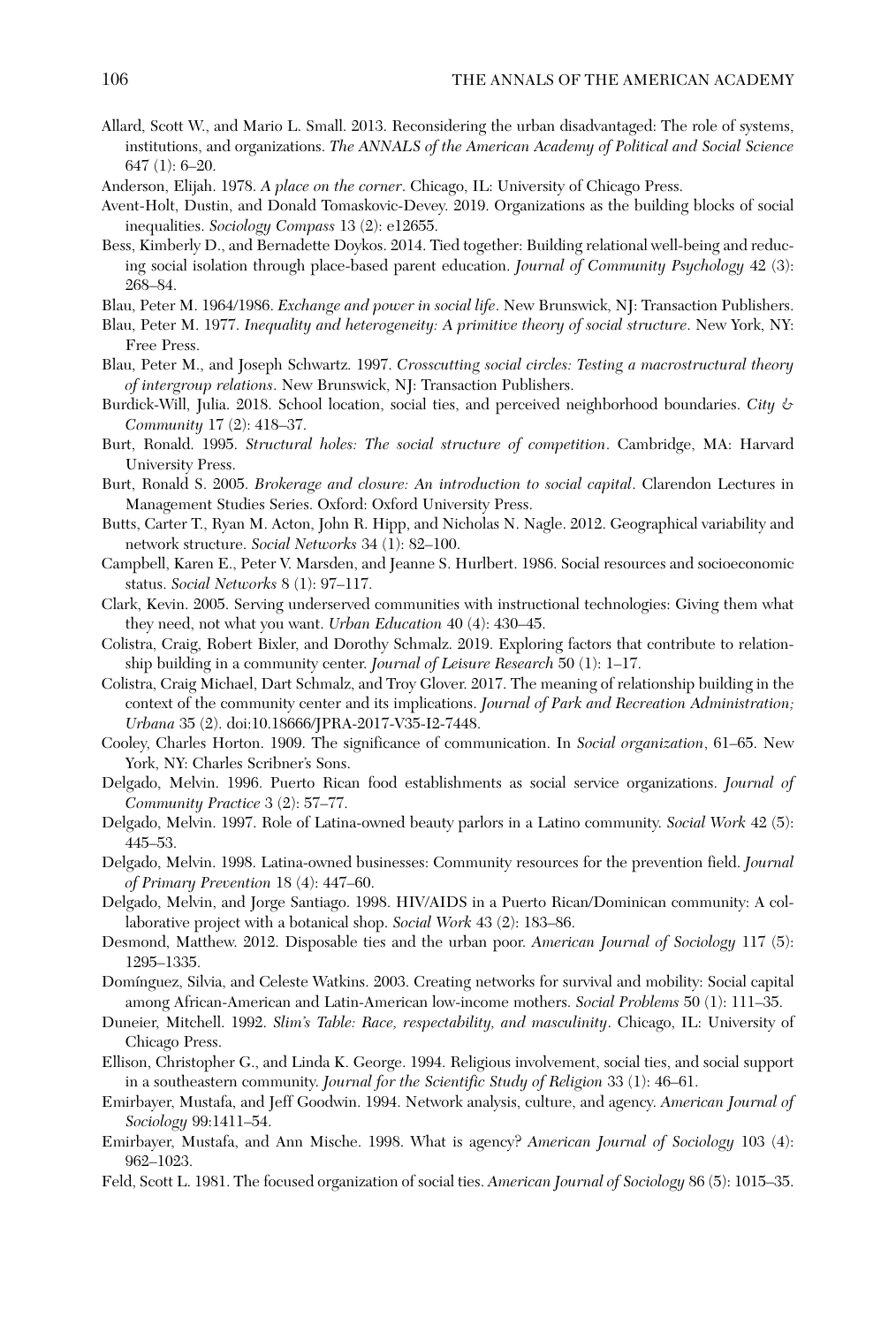- Feld, Scott L. 1982. Social structural determinants of similarity among associates. *American Sociological Review* 47 (6): 797–801.
- Feld, Scott F. 1984. The structured use of personal associates. *Social Forces* 62 (3): 640–52.
- Frank, Kenneth A., Chandra Muller, and Anna S. Mueller. 2013. The embeddedness of adolescent friendship nominations: The formation of social capital in emergent network structures. *American Journal of Sociology* 119 (1): 216–53.
- Furman, Frida Kerner. 1997. *Facing the mirror: Older women and beauty shop culture*. New York, NY: Routledge.
- Galaskiewicz, Joseph, and Peter V. Marsden. 1978. Interorganizational resource networks: Formal patterns of overlap. *Social Science Research* 7 (2): 89–107.
- Gans, Herbert J. 1961. Planning and social life: Friendship and neighbor relations in suburban communities. *Journal of the American Institute of Planners* 27 (2): 134–40.
- Gould, Roger, and Roberto Fernandez. 1989. Structures of mediation: A formal approach to brokerage in transaction networks. *Sociological Methodology* 19:89–126.
- Hallinan, Maureen T. 1978. The process of friendship formation. *Social Networks* 1 (2): 193–210.
- Harris-Lacewell, Melissa. 2004. *Barbershops, Bibles, and BET Everyday talk and black political thought*. Princeton, NJ: Princeton University Press.
- Harvey, Hope. 2018. Economic exchange and relational work within doubled-up households. Paper presented at the annual meeting of the Society for the Study of Social Problems (SSSP), 10 August–12 August 2018, Philadelphia, PA.
- Homans, George Caspar. 1961. *Social behavior: Its elementary forms*. New York, NY: Harcourt, Brace, and World.
- Hsung, Ray-May, Nan Lin, and Ronald L. Breiger. 2009. *Contexts of social capital: Social networks in markets, communities, and families*. New York, NY: Routledge.
- Hughes, Robert. 1985. The informal help-giving of home and center childcare providers. *Family Relations* 34 (3): 359–66.
- Johnson, Catherine A. 2010. Do public libraries contribute to social capital? A preliminary investigation into the relationship. *Library & Information Science Research* 32 (2): 147–55.
- Khoir, Safirotu, Jia Tina Du, Robert M. Davison, and Andy Koronios. 2017. Contributing to social capital: An investigation of Asian immigrants' use of public library services. *Library & Information Science Research* 39 (1): 34–45.
- Klinenberg, Eric. 2018. *Palaces for the people: How social infrastructure can help fight inequality, polarization, and the decline of civic life*. 1st ed. New York, NY: Crown.
- Lawler, Edward J. 2001. An affect theory of social exchange. *American Journal of Sociology* 107:321–52.
- Lazarsfeld, Paul F., and Robert K. Merton. 1954. Friendship as social process: A substantive and methodological analysis. In *Freedom and control in modern society*, eds. Morroe Berger, Theodore Abel, and Charles Page, 18–66. New York, NY: Van Nostrand.
- Lopez, Elena M., Margaret Caspe, and Christina Simpson. 2017. Engaging families in public libraries. *Public Library Quarterly* 36 (4): 318–33.
- Lukasiewicz, Karolina, Ozge Sensoy Bahar, Samira Ali, Priya Gopalan, Gary Parker, Robert Hawkins, Mary McKay, and Robert Walker. 2019. Getting by in New York City: Bonding, bridging and linking capital in poverty-impacted neighborhoods. *City & Community* 18 (1): 280–301.
- Malinowski, Bronislaw. 1922/2014. *Argonauts of the western Pacific*. New York, NY: Routledge.
- Marsden, Peter V. 1982. Brokerage behavior in restricted exchange networks. *Social Structure and Network Analysis* 7 (4): 341–410.
- Marsden, Peter V. 1990. Network diversity, substructures and opportunities for contact. In *Structures of power and constraint: Papers in honor of Peter M. Blau*, eds Craig Calhoun, Marshall W. Meyer, and W. Richard Scott, 397–410. New York, NY Cambridge University Press.
- Marwell, Nicole P. 2007. *Bargaining for Brooklyn: Community organizations in the entrepreneurial city*. Chicago, IL: University of Chicago Press.
- May, Reuben A. Buford. 2001. *Talking at Trena's: Everyday conversations at an African American tavern*. New York, NY: New York University Press.
- Mazelis, Joan Maya. 2017. *Surviving poverty: Creating sustainable ties among the poor*. New York, NY: New York University Press.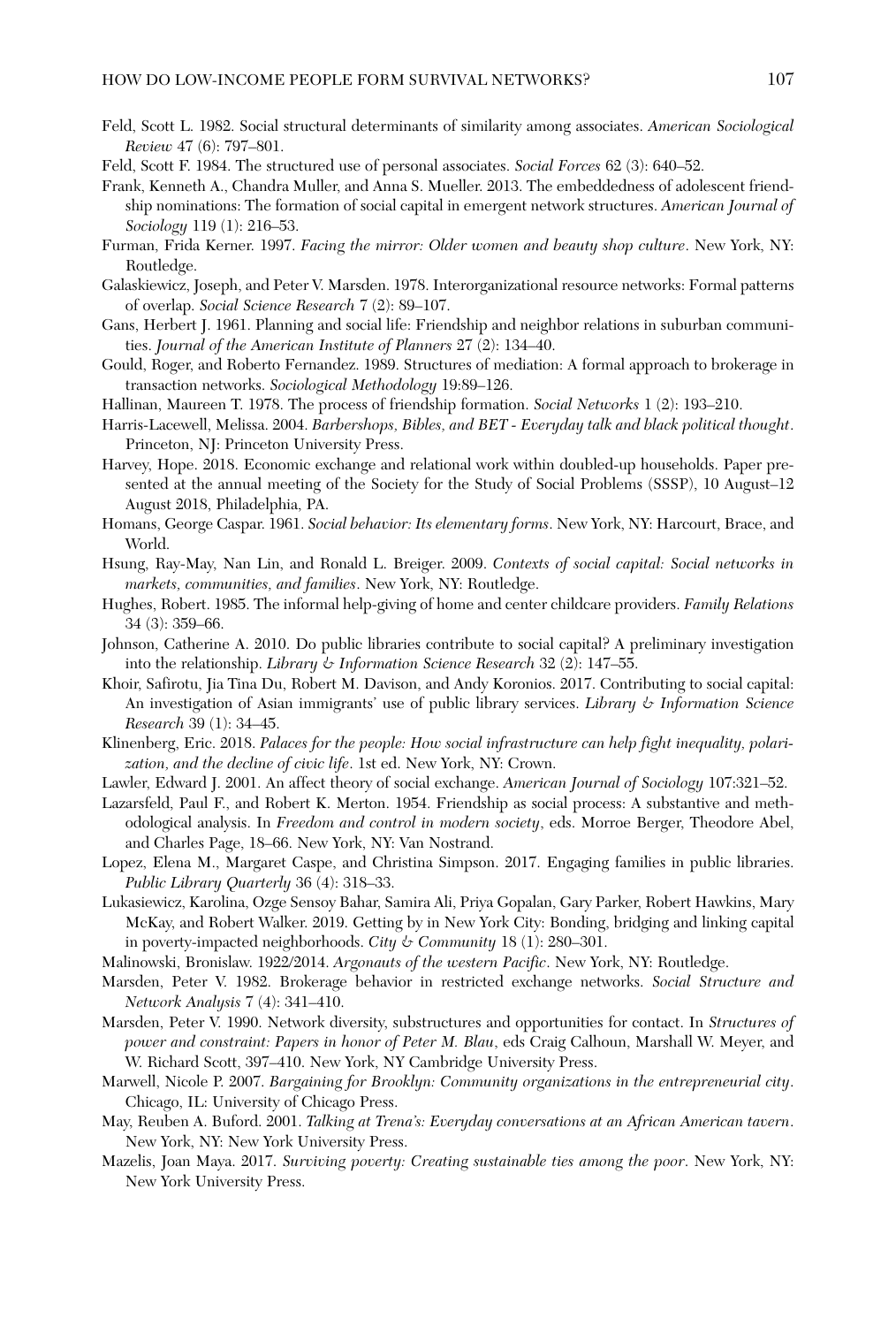- McCarty, Christopher, Miranda J. Lubbers, Raffaele Vacca, and José Luis Molina. 2019. *Conducting personal network research: A practical guide*. New York, NY: Guilford Publications.
- McPherson, Miller, Lynn Smith-Lovin, and James M. Cook. 2001. Birds of a feather: Homophily in social networks. *Annual Review of Sociology* 27 (1): 415–44.
- McRoberts, Omar M. 2003. *Streets of glory: Church and community in a black urban neighborhood*. Chicago, IL: University of Chicago.
- Moffitt, Robert A. 2015. The deserving poor, the family, and the U.S. welfare system. *Demography* 52 (3): 729–49.
- Mollenhorst, Gerald, Beate Völker, and Henk Flap. 2008. Social contexts and personal relationships: The effect of meeting opportunities on similarity for relationships of different strength. *Social Networks* 30 (1): 60–68.
- Molm, Linda D., Nobuyuki Takahashi, and Gretchen Peterson. 2000. Risk and trust in social exchange: An experiment of a classical proposition. *American Journal of Sociology* 105 (5): 1396–1427.
- Nelson, Margaret K. 2000. Single mothers and social support: The commitment to, and retreat from, reciprocity. *Qualitative Sociology* 23 (3): 291–317.
- Newcomb, Theodore M. 1961. *The acquaintance process*. New York, NY: Holt, Reinhart, and Winston.
- Newman, Katherine S., and Rebekah Peeples Massengill. 2006. The texture of hardship: Qualitative sociology of poverty, 1995–2005. *Annual Review of Sociology* 32:423–46.
- Obstfeld, David. 2005. Social networks, the Tertius Iungens orientation, and involvement in innovation. *Administrative Science Quarterly* 50 (1): 100–130.
- Obstfeld, David, Stephen P. Borgatti, and Jason Davis. 2014. Brokerage as a process: Decoupling third party action from social network structure. In *Contemporary perspectives on organizational social networks*, vol. 40, 135–59. Bradford, UK: Emerald Group Publishing Limited.
- Offer, Shira. 2012. The burden of reciprocity: Processes of exclusion and withdrawal from personal networks among low-income families. *Current Sociology* 60 (6): 788–805.
- Oldenburg, Ray. 1989. *The great good place: Cafés, coffee shops, community centers, beauty parlors, general stores, bars, hangouts, and how they get you through the day*. 1st ed. New York, NY: Paragon House.
- Pattillo, Mary E. 2013. *Black picket fences: Privilege and peril among the black middle class*. 2nd ed. Chicago, IL: University of Chicago Press.
- Perry, Brea L., Bernice A. Pescosolido, and Stephen P. Borgatti. 2018. *Egocentric network analysis: Foundations, methods, and models*, vol. 44. New York, NY: Cambridge University Press.
- Powell, Walter W., and Paul J. DiMaggio, eds. 1991. *The new institutionalism in organizational analysis*. Chicago, IL: University of Chicago Press.
- Raudenbush, Danielle. 2016. "I stay by myself": Social support, distrust, and selective solidarity among the urban poor. *Sociological Forum* 31 (4): 1018–39.
- Reid, Jeanne L., Anne Martin, and Jeanne Brooks-Gunn. 2017. Low-income parents' adult interactions at childcare centres. *Early Child Development and Care* 187 (1): 138–51.
- Rivera, Mark T., Sara B. Soderstrom, and Brian Uzzi. 2010. Dynamics of dyads in social networks: Assortative, relational, and proximity mechanisms. *Annual Review of Sociology* 36 (1): 91–115.
- Rolfe, Sharne A., and Kirsten J. Armstrong. 2010. Early childhood professionals as a source of social support: The role of parent-professional communication. *Australasian Journal of Early Childhood* 35 (3): 60–67.
- Ryan, William. 1976. *Blaming the victim*. Rev. updated ed. New York, NY: Vintage Books.
- Sampson, Robert J. 2012. *Great American city: Chicago and the enduring neighborhood effect*. Chicago, IL: University of Chicago Press.
- Scott, W. Richard. 1995. *Institutions and organizations*. Thousand Oaks, CA: Sage Publications.
- Scott, W. Richard. 2003. *Organizations: Rational, natural, and open systems*. Upper Saddle River, NJ: Prentice Hall.
- Shabazz, David L. 2016. Barbershops as cultural forums for African American males. *Journal of Black Studies* 47 (4): 295–312.
- Shoji, Megan N., Anna R. Haskins, David E. Rangel, and Kia N. Sorensen. 2014. The emergence of social capital in low-income Latino elementary schools. *Early Childhood Research Quarterly* 29 (4): 600– 613.
- Simmel, Georg. 1950. *The sociology of Georg Simmel*. Trans. K. H. Wolff. Glencoe, IL: Free Press.